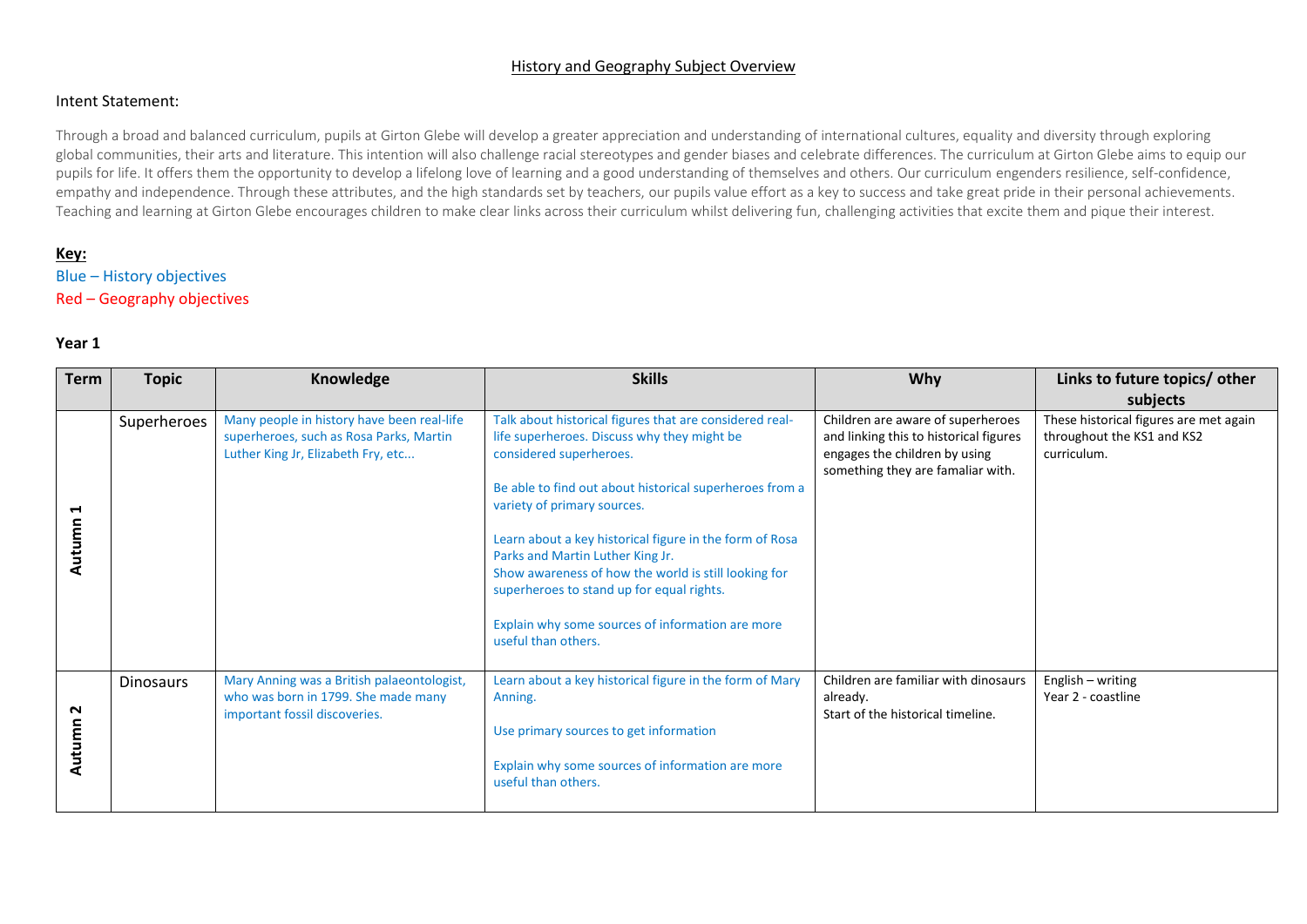| Spring           | Memory<br><b>Box</b>           | To order events in chronological order on a<br>timeline.                                                                             | To be able to order events on a timeline to help<br>remember them.<br>Discuss the many changes over time, such as,<br>transport, toys and technology. | Start looking at their own history to<br>give a context that history is about<br>events and people in the past.                                                              | Skills of time line is introduced in future<br>history topics |
|------------------|--------------------------------|--------------------------------------------------------------------------------------------------------------------------------------|-------------------------------------------------------------------------------------------------------------------------------------------------------|------------------------------------------------------------------------------------------------------------------------------------------------------------------------------|---------------------------------------------------------------|
| Н<br>Summer      | Paws, Claws<br>and<br>Whiskers | To be able to draw and read a simple map<br>with a key.<br>Name and locate the seven continents and<br>five oceans on the world map. |                                                                                                                                                       | Linking geography to things in their<br>immediate environment that they<br>are familiar with                                                                                 | Map skills in Year 2 Street Detectives                        |
| $\sim$<br>Summer | The<br>Enchanted<br>Wood       |                                                                                                                                      | To be able to draw and read a simple map with a key.                                                                                                  | Linking geography to things in their<br>immediate environment that they<br>are familiar with<br>Warmer weather $-$ are able to go<br>outside and explore our forest<br>area. | Map skills in Year 2 and developed in<br>LKS2                 |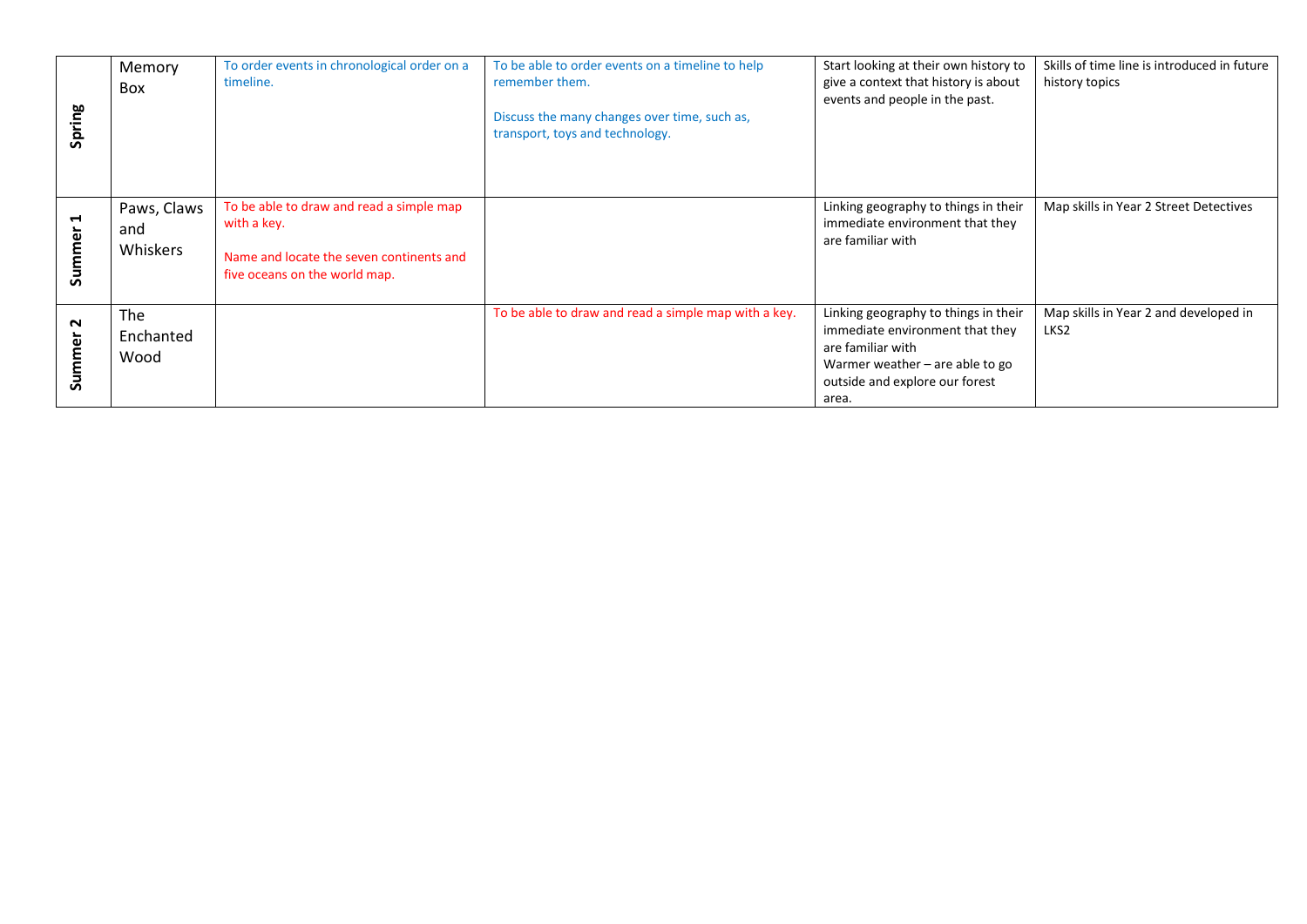| <b>Term</b> | <b>Topic</b>                   | Knowledge                                                                                                                                                                                                                                                   | <b>Skills</b>                                                                                                                                                                                                                                                  | Why                                                                             | Links to future topics/ other                                                                                                                |
|-------------|--------------------------------|-------------------------------------------------------------------------------------------------------------------------------------------------------------------------------------------------------------------------------------------------------------|----------------------------------------------------------------------------------------------------------------------------------------------------------------------------------------------------------------------------------------------------------------|---------------------------------------------------------------------------------|----------------------------------------------------------------------------------------------------------------------------------------------|
|             |                                |                                                                                                                                                                                                                                                             |                                                                                                                                                                                                                                                                |                                                                                 | subjects                                                                                                                                     |
| ᆏ           | Land Ahoy                      | Knowing the legend of some famous pirates<br>during The Golden Age of Piracy (1650 -<br>1730)<br>Learning about some famous sea explorers:<br>Marco Polo, Christopher Columbus, and<br>Dame Ellen MacArthur.<br>Conducting a study into the life of Captain | Using simple compass directions and<br>locational/directional language to describe the<br>location of features and routes on a map.<br>Using world maps, atlases and globes to identify the<br>United Kingdom and its countries, as well as the key<br>oceans. | Children familiar with pirates and<br>engaged with them.                        | Map skills developed from Y1<br>Link to Coastline (summer 2)<br>Writing in English<br>Maths - compass directions and<br>directional language |
| Autumn      |                                | James Cook.<br>Knowing that the United Kingdom is an island,<br>surrounded by the Atlantic Ocean, English<br>Channel, Irish Sea and North Sea.                                                                                                              | Thinking about weather and climate and how this<br>could affect life at sea.<br>Understanding and be able to locate continents and<br>oceans.                                                                                                                  |                                                                                 |                                                                                                                                              |
|             |                                | Understanding what maps are and begin to<br>know how to use them.                                                                                                                                                                                           | Using aerial photographs to recognise landmarks and<br>basical physical geography features.                                                                                                                                                                    |                                                                                 |                                                                                                                                              |
|             | Magnificent<br><b>Monarchs</b> | To understand how power of the monarchy<br>has changed over time.                                                                                                                                                                                           | To understand chronology and be able to sequence<br>events on a timeline.                                                                                                                                                                                      | Children familiar with the royal<br>family, so gives a context to this<br>unit. | Develops on the skills from Memory<br>Box, by looking at different families.                                                                 |
| N<br>Autumn |                                | To learn about significant historical figures in<br>the British monarch (Alfred the Great, William<br>the Conqueror, Henry VIII, Elizabeth I, Queen<br>Victoria, Queen Elizabeth II.                                                                        | To use the words past, present, period, decade,<br>century, AD, BC and years when talking about<br>timelines.                                                                                                                                                  |                                                                                 | English - writing                                                                                                                            |
|             |                                | To know some of the key royal residencies in                                                                                                                                                                                                                | To find out about people and events in other times.                                                                                                                                                                                                            |                                                                                 |                                                                                                                                              |
|             |                                | the UK.                                                                                                                                                                                                                                                     | To discuss portraits and photos of monarchs and talk<br>about how this portrays them.                                                                                                                                                                          |                                                                                 |                                                                                                                                              |
|             |                                | To know how society has changed over time<br>and how this has changed the monarchy.                                                                                                                                                                         | To use map skills to find locations around the UK.                                                                                                                                                                                                             |                                                                                 |                                                                                                                                              |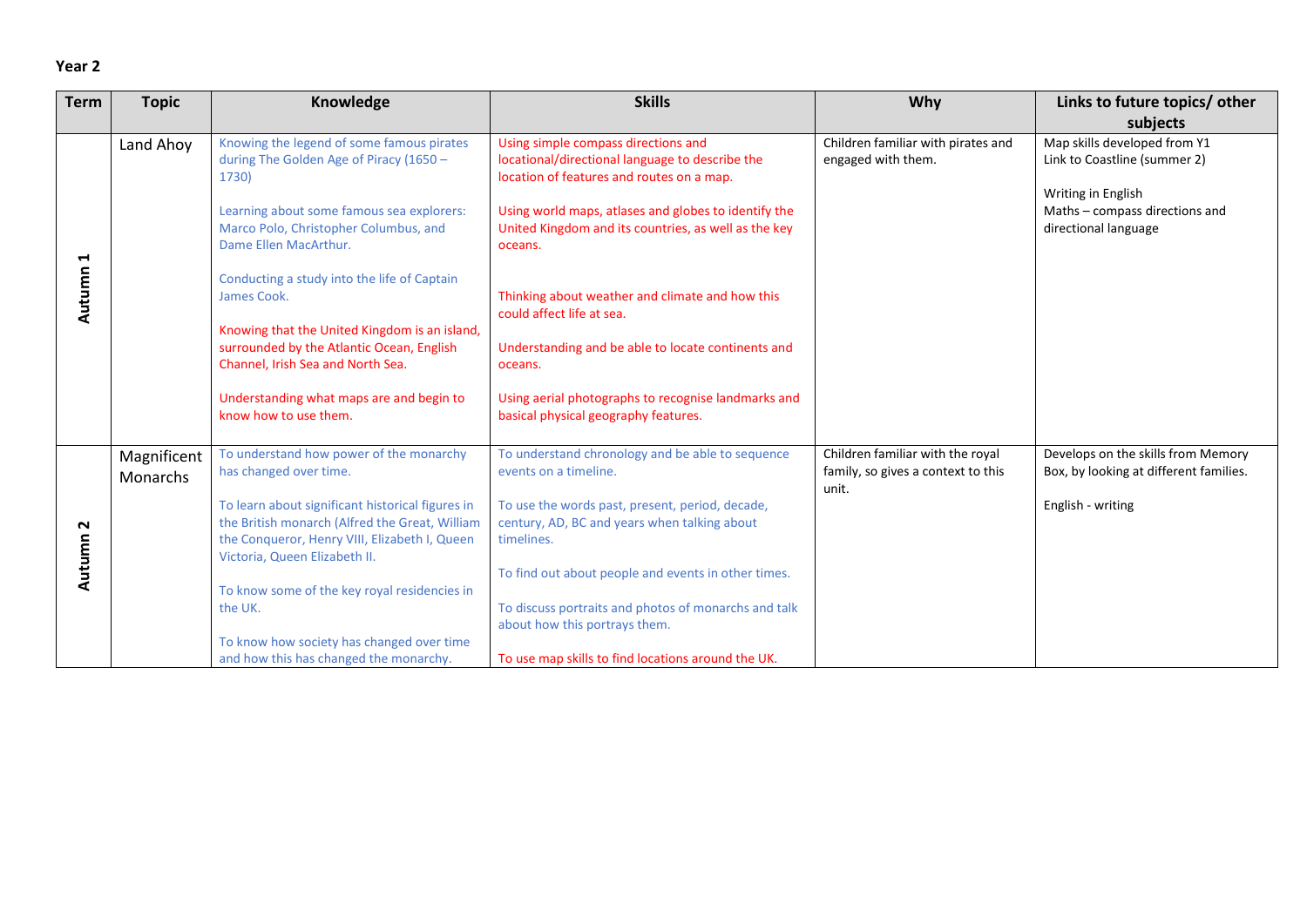|             | Moon<br>Zoom                       | Finding out about people and events in other<br>times.                                                                                                                                                                                                                              | Knowing who some famous astronauts are and the<br>significance of their contribution to history.                                                                                                                                                                                                                                                                                                                                                                                                                                                                                                                     | Children familiar with space, so<br>engaging topic.                                                                                      | Science - space and people in space<br>DT - designing and creating machines                                                       |
|-------------|------------------------------------|-------------------------------------------------------------------------------------------------------------------------------------------------------------------------------------------------------------------------------------------------------------------------------------|----------------------------------------------------------------------------------------------------------------------------------------------------------------------------------------------------------------------------------------------------------------------------------------------------------------------------------------------------------------------------------------------------------------------------------------------------------------------------------------------------------------------------------------------------------------------------------------------------------------------|------------------------------------------------------------------------------------------------------------------------------------------|-----------------------------------------------------------------------------------------------------------------------------------|
| Spring      |                                    | Learning about the lives of significant<br>individuals in the past who have contributed<br>to national and international achievements.<br>Understanding how people's lives have<br>shaped Britain and know how Britain has<br>influenced and been influenced by the wider<br>world. | Knowing the history and significance of the first<br>mission into space and the first moon landing.<br>Understanding how space travel has changed over<br>time.<br>Using simple compass directions and locational and<br>directional language to describe the location of<br>features and routes on a map.<br>Using basic geographical vocabulary to refer to key<br>physical features, including beach, cliff, coast, forest,<br>hill, mountain, sea, ocean, river, soil, valley,<br>vegetation.                                                                                                                    |                                                                                                                                          | English - host of writing linked to this<br>topic.                                                                                |
| Н<br>Summer | <b>Street</b><br><b>Detectives</b> | To understand physical and human features<br>of the local community.<br>To understand how land has been used.<br>To know the significance of a river in the local<br>area.<br>To understand how places are linked.                                                                  | Understand geographical similarities and differences<br>through studying the human and physical geography<br>of a small area of the UK.<br>Identify seasonal and daily weather patterns<br>Develop good map skills and understanding of<br>compass directions and directional language.<br>To understand key human features, such as city,<br>town, village, farm, house, office and shop.<br>Use aerial photographs and plan perspectives to<br>recognise landmarks and basic human and physical<br>features.<br>Use simple fieldwork and observational skills to study<br>the geography of our school and grounds. | Understanding the physical and<br>human geography to their local<br>area is key to develop first before<br>moving on to world geography. | Maths - directional language<br>Consolidate and develop the skills from<br>Year 1, so they are ready to extend<br>further in LKS2 |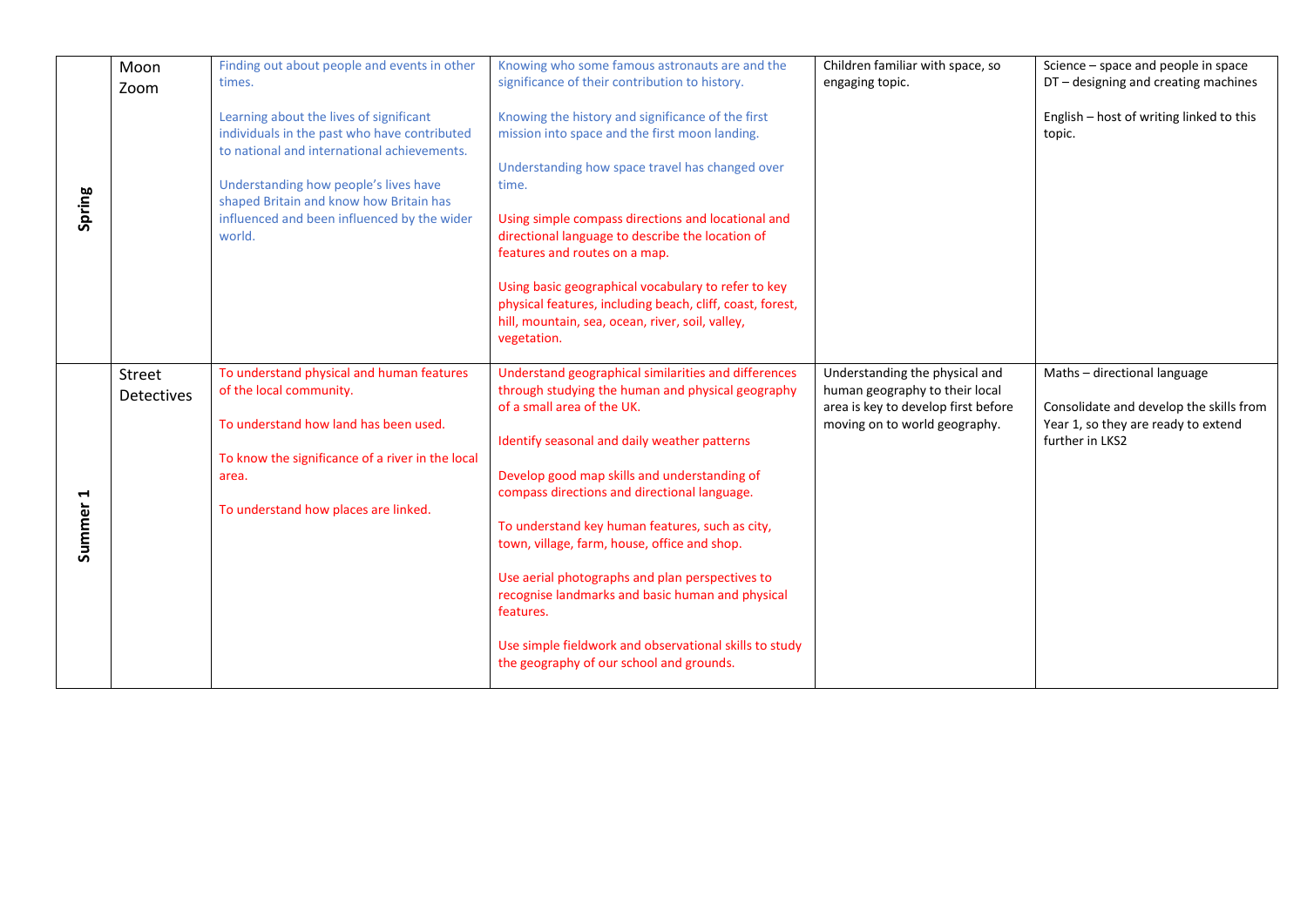|   | Coastline | To understand what the coastline is and know  | Name, locate and identify characteristics of the four   | Extend their geography knowledge   | English - writing related to coastal |
|---|-----------|-----------------------------------------------|---------------------------------------------------------|------------------------------------|--------------------------------------|
|   |           | which countries form the UK and what seas     | countries of the United Kingdom and its surrounding     | out further than their local area, | areas.                               |
|   |           | and oceans they are surrounded by.            | seas.                                                   | but keeping it close to where we   |                                      |
|   |           |                                               |                                                         | live.                              |                                      |
|   |           | To understand physical and human features     | Understand geographical similarities and differences    | Allows comparison of coastal areas |                                      |
|   |           | of the UK coastline.                          | through studying the human and physical geography       | to local area.                     |                                      |
|   |           |                                               | of a small area of the UK and of a small area in a      |                                    |                                      |
|   |           | To know what erosion is on the coast.         | contrasting non-European country.                       |                                    |                                      |
| N |           |                                               |                                                         |                                    |                                      |
| ω |           | To understand dangers at the coast and what   | Identify seasonal and daily weather patterns            |                                    |                                      |
|   |           | to do in an emergency.                        |                                                         |                                    |                                      |
| ౘ |           |                                               | Under key physical features including: beach, cliff,    |                                    |                                      |
|   |           | To know about the work of the RNLI.           | coast, forest, hill, mountain, sea, ocean, river, soil, |                                    |                                      |
|   |           |                                               | valley, vegetation, season and weather.                 |                                    |                                      |
|   |           | To do a focused study on a coastal town, such |                                                         |                                    |                                      |
|   |           | as Whitby.                                    | Develop good map skills and understand of compass       |                                    |                                      |
|   |           |                                               | directions and directional language.                    |                                    |                                      |
|   |           | To know what Captain Cook is famous for.      |                                                         |                                    |                                      |
|   |           |                                               | To know about key historical figures.                   |                                    |                                      |
|   |           |                                               |                                                         |                                    |                                      |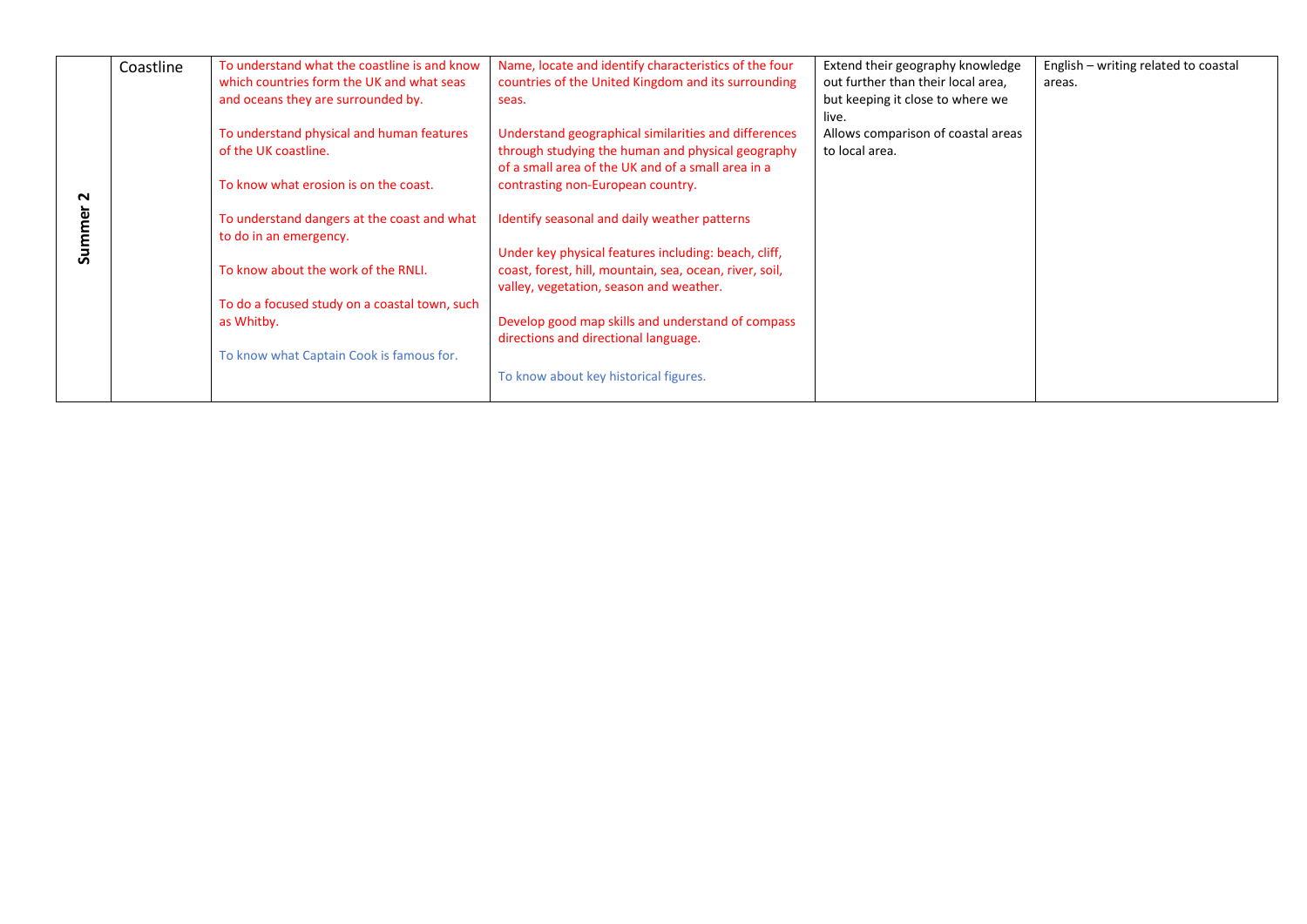| Term<br><b>Skills</b><br><b>Topic</b><br>Knowledge                                                                                                                                                                                                                                                                                                                                                                                                                                                                                                                                                                                                                                                                                                                                                                                                                                                                                                                                                                                                                                                                                                                                                                                                                                                                                                                                                                                                                                                                                                                   | Why<br>Links to future topics/ other                                                                                |
|----------------------------------------------------------------------------------------------------------------------------------------------------------------------------------------------------------------------------------------------------------------------------------------------------------------------------------------------------------------------------------------------------------------------------------------------------------------------------------------------------------------------------------------------------------------------------------------------------------------------------------------------------------------------------------------------------------------------------------------------------------------------------------------------------------------------------------------------------------------------------------------------------------------------------------------------------------------------------------------------------------------------------------------------------------------------------------------------------------------------------------------------------------------------------------------------------------------------------------------------------------------------------------------------------------------------------------------------------------------------------------------------------------------------------------------------------------------------------------------------------------------------------------------------------------------------|---------------------------------------------------------------------------------------------------------------------|
|                                                                                                                                                                                                                                                                                                                                                                                                                                                                                                                                                                                                                                                                                                                                                                                                                                                                                                                                                                                                                                                                                                                                                                                                                                                                                                                                                                                                                                                                                                                                                                      | subjects                                                                                                            |
| Sequence dates and information from several<br>Humans first arrived in Britain at least 900,000<br>Tribal<br>years ago, a long time after the dinosaurs had<br>historical periods on a timeline.<br>Tales:<br>died.<br><b>Britain</b><br>Ask well composed historical questions about<br>from the<br>Prehistoric time, or prehistory, is the time<br>aspects of prehistory.<br>Stone to<br>before there were written records. Human<br>Make deductions and draw conclusions about the<br>prehistory begins with humans appearing and<br>the Iron<br>ends when written records were first kept at the<br>reliability of a historical source or artefact.<br>Age<br>time of the Roman invasion in AD43.<br>Use a range of sources to find out about a period,<br>As there are no records from before that time,<br>observing small details to draw conclusions.<br>people use artefacts and cave art, as well as<br>Identify reasons for and results of people's actions<br>buildings and burial sites, to discover more<br>↤<br>during prehistoric periods in Britain.<br>about how prehistoric people lived.<br>Autumn<br>Prehistory is divided into three main periods:<br>the Stone, Bronze and Iron Ages, which are<br>named after the main materials used at each<br>time.<br>The Stone Age can be divided into three<br>periods: the Palaeolithic (450,000-10,000 BC),<br>the Mesolithic (10,000-4500 BC) and the<br>Neolithic (4500-2300 BC).<br>Stonehenge and Lindow Man and the<br>importance of their discovery for the study of<br>prehistory in Britain. | Starting a historical time line of<br>Follows on to Roman Britain<br>periods of history that influenced<br>Britain. |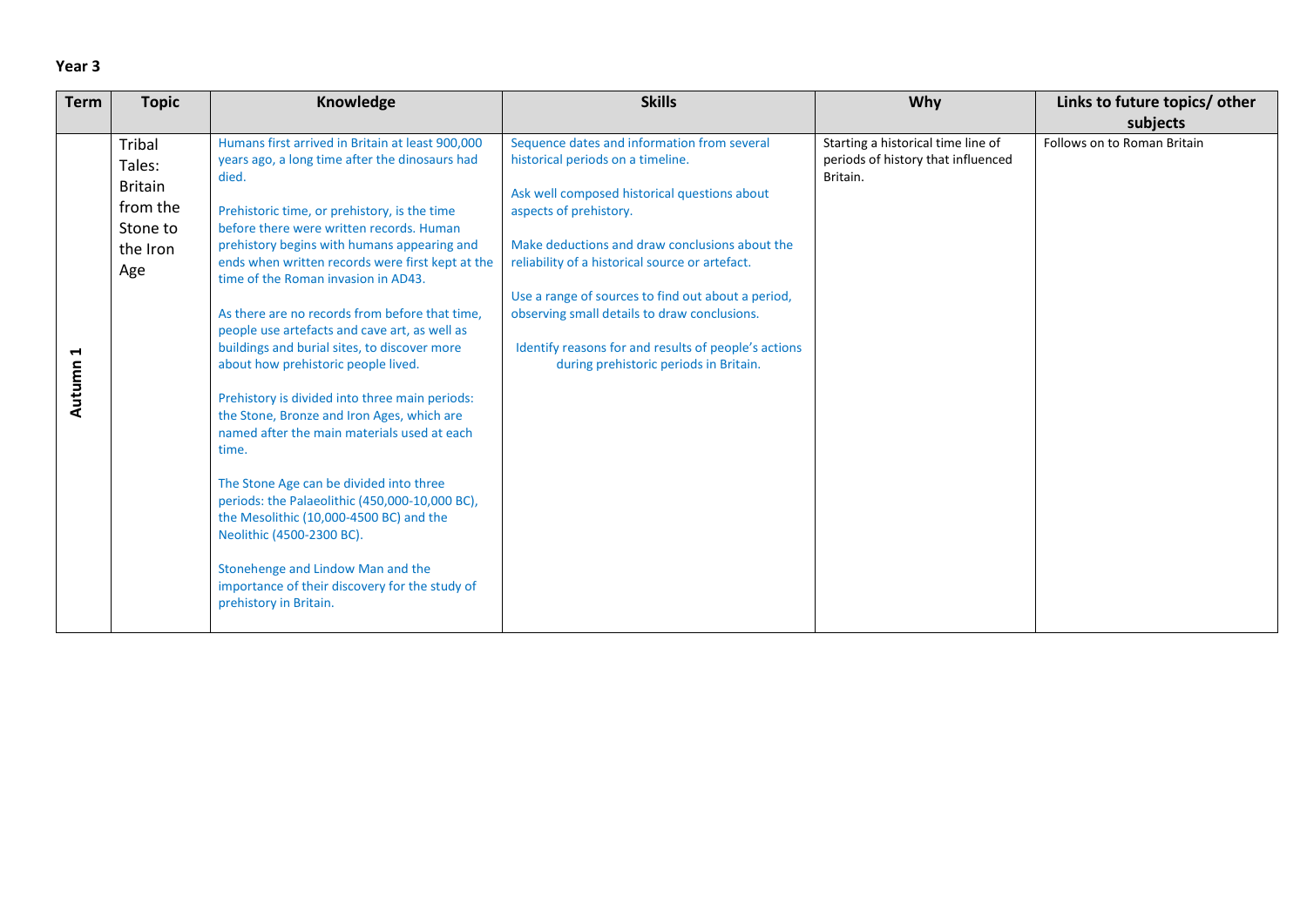|        | Rocks,     | The earth is made of 4 different layers: inner   | Devise or respond to historically valid questions    | Children have been exposed to      | English |
|--------|------------|--------------------------------------------------|------------------------------------------------------|------------------------------------|---------|
|        |            | core, outer core, mantel and crust.              | about a significant historical figure and suggest or | these active elements of the world | Science |
|        | Relics and |                                                  | plan ways to answer them.                            | through news and dicussion.        |         |
|        | Rumbles    | The crust of the Earth is divided into tectonic  |                                                      |                                    |         |
|        |            |                                                  |                                                      | Creates an engaging way to         |         |
|        |            | plates that move. The place where plates meet    | Explain the cause and effect of a significant        | introduce the physical geography   |         |
|        |            | is called a plate boundary. Plates can push into | historical event.                                    | of the earth.                      |         |
|        |            | each other, pull apart or slide against each     |                                                      |                                    |         |
|        |            | other. These movements can create mountains,     | Describe and understand key aspects of physical      |                                    |         |
| $\sim$ |            | volcanoes and earthquakes.                       | geography, including: mountains, volcanoes and       |                                    |         |
|        |            |                                                  | earthquakes.                                         |                                    |         |
| tumn   |            | A volcano is an opening in the Earth's surface   |                                                      |                                    |         |
|        |            | from which gas, hot magma and ash can escape.    | Name and locate significant volcanoes and plate      |                                    |         |
| ā      |            | They are usually found at meeting points of the  | boundaries and explain why they are important.       |                                    |         |
|        |            | Earth's tectonic plates. When a volcano erupts,  |                                                      |                                    |         |
|        |            |                                                  |                                                      |                                    |         |
|        |            | liquid magma collects in an underground          | Classify, compare and contrast different types of    |                                    |         |
|        |            | magma chamber. The magma pushes through a        | geographical feature.                                |                                    |         |
|        |            | crack called a vent and bursts out onto the      |                                                      |                                    |         |
|        |            | Earth's surface. Lava, hot ash and mudslides     |                                                      |                                    |         |
|        |            | from volcanic eruptions can cause severe         |                                                      |                                    |         |
|        |            | damage.                                          |                                                      |                                    |         |
|        |            |                                                  |                                                      |                                    |         |
|        |            |                                                  |                                                      |                                    |         |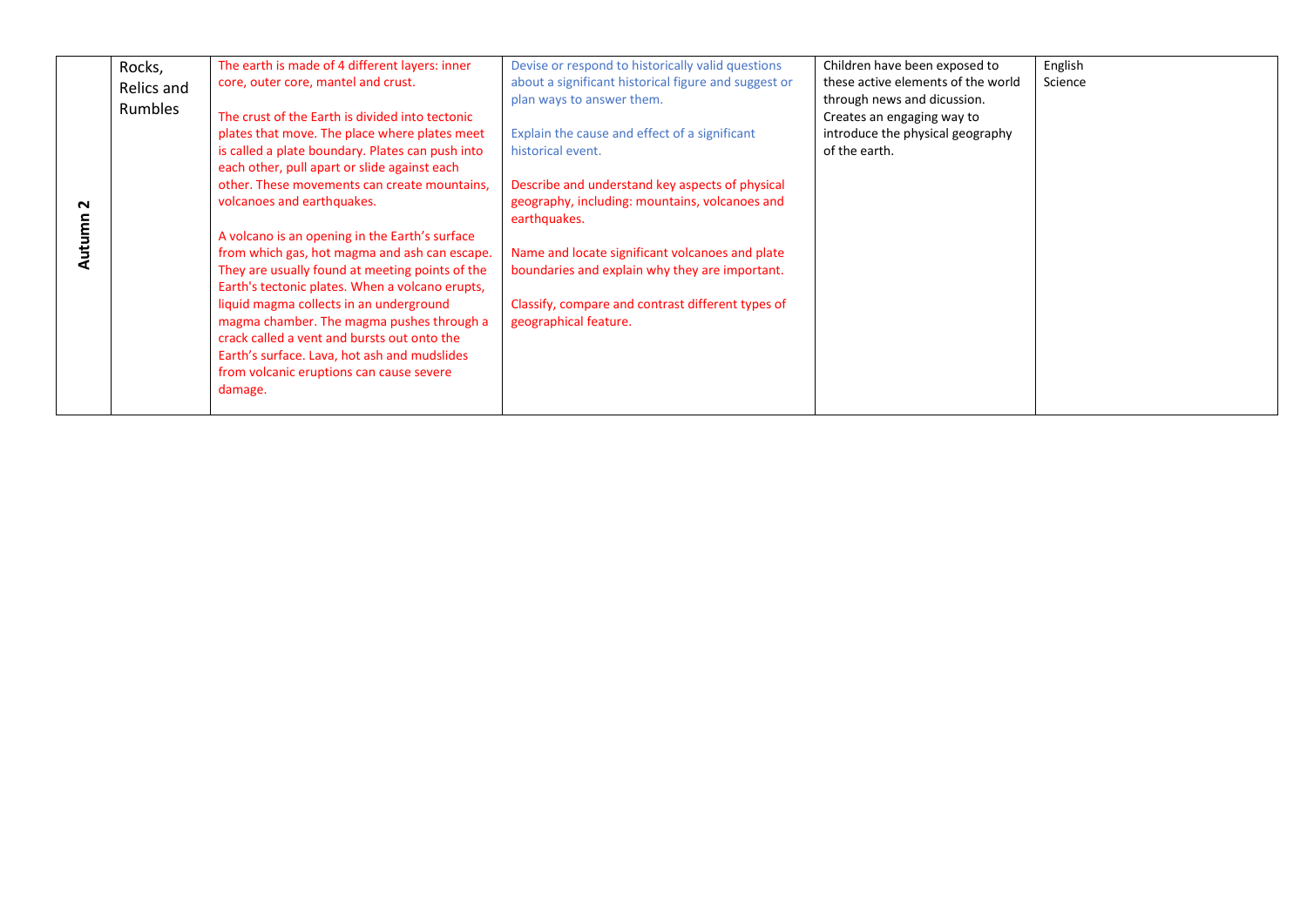|             | The<br>Ancient<br>Romans | AD dates become larger the closer they get to<br>the present day. BC dates become larger the<br>further they get to the present day. The year AD<br>1 marks the birth of Christ in the Gregorian<br>calendar.                                                                                                                                                                                                                                                                                                                                                                                                                                                                                                                                                                                                                                                                                                                                                                                                                                                                                                                       | Ask well composed historical questions about<br>aspects of everyday life in ancient periods.<br>Make deductions and draw conclusions about the<br>reliability of a historical source or artefact. | Continue the historical time line of<br>periods of history that influenced<br>Britain. | Emperors and Empires in Year 3. |
|-------------|--------------------------|-------------------------------------------------------------------------------------------------------------------------------------------------------------------------------------------------------------------------------------------------------------------------------------------------------------------------------------------------------------------------------------------------------------------------------------------------------------------------------------------------------------------------------------------------------------------------------------------------------------------------------------------------------------------------------------------------------------------------------------------------------------------------------------------------------------------------------------------------------------------------------------------------------------------------------------------------------------------------------------------------------------------------------------------------------------------------------------------------------------------------------------|---------------------------------------------------------------------------------------------------------------------------------------------------------------------------------------------------|----------------------------------------------------------------------------------------|---------------------------------|
| ⊣<br>Spring |                          | There are two explanations for the founding of<br>the city of Rome in Italy. Mythical version:<br>Romans believed that the city was built by<br>Romulus, the son of the god Mars, on 21st April<br>753 BC. Historical version: Historians believe<br>that the city started as a collection of small<br>settlements that were built on hills near the<br>River Tiber. Over time, they grew and joined<br>together to form a city.<br>Ancient Rome had well-structured hierarchy.<br>People were born into a group and couldn't<br>usually move from it. At the top was the<br>Emperor, followed by the upper class (patricians<br>and equites), and at the bottom of the hierarchy<br>were the plebeians and the slaves.<br>Ancient Rome was a bustling city of over one<br>million people. At the centre of the city was a<br>meeting place called the forum. The people of<br>Rome lived in houses (villas) and apartments<br>around the city. They visited the shops and<br>markets, bathed at the public baths and visited<br>amphitheatres to watch gladiator fights for<br>entertainment. They also enjoyed chariot<br>racing. | Describe the hierarchy and different roles in past<br>civilisations.<br>Dates and knowledge can be sequenced on a<br>timeline using AD or BC.                                                     |                                                                                        |                                 |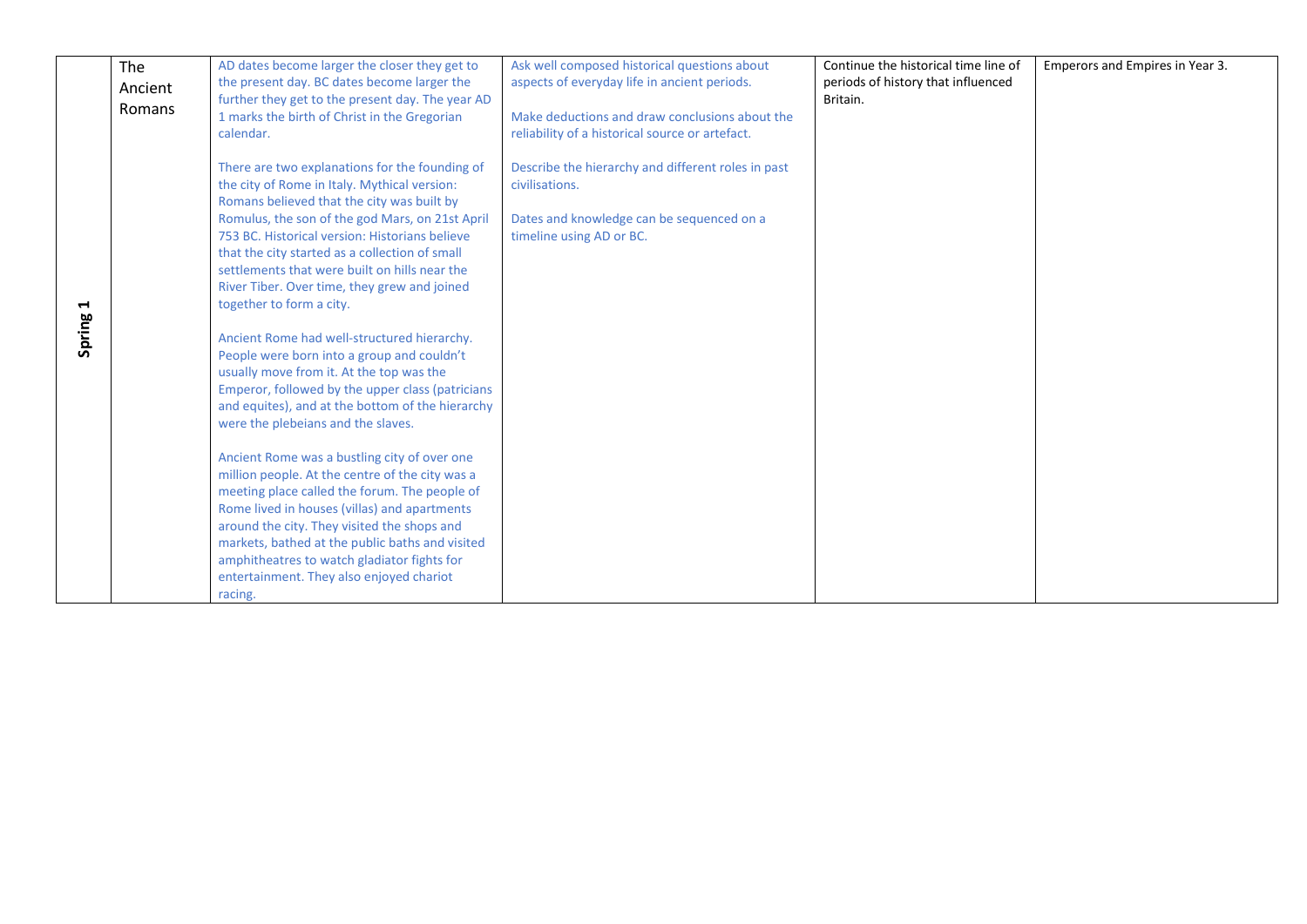|        | Emperors       | Ancient Rome was ruled in three different ways.                                             | Sequence dates and information from several                          | Continuation from The Ancient | <b>Continuation from The Ancient Romans</b> |
|--------|----------------|---------------------------------------------------------------------------------------------|----------------------------------------------------------------------|-------------------------------|---------------------------------------------|
|        | and            | At first, Rome was a kingdom (753-509 BC) led                                               | historical periods on a timeline.                                    | Romans                        |                                             |
|        | Empires:       | by a king. Next it was a republic (509-27 BC) led                                           |                                                                      |                               |                                             |
|        |                | by two consuls and a group of 600 men called a                                              | Ask well composed historical questions about                         |                               |                                             |
|        | The            | senate. Finally, it was an empire (27 BC-AD 476)                                            | aspects of everyday life in ancient periods.                         |                               |                                             |
|        | Romans in      | ruled by an emperor. Roman emperors had                                                     |                                                                      |                               |                                             |
|        | <b>Britain</b> | absolute power.                                                                             | Make deductions and draw conclusions about the                       |                               |                                             |
|        |                |                                                                                             | reliability of a historical source or artefact.                      |                               |                                             |
|        |                | The Roman army conquered countries all<br>around the Mediterranean Sea and so the           |                                                                      |                               |                                             |
|        |                | Roman Empire grew to include many                                                           | Describe the hierarchy and different roles in past<br>civilisations. |                               |                                             |
|        |                | neighbouring lands. It was at its largest between                                           |                                                                      |                               |                                             |
|        |                | AD 117 and AD 200. The Roman army was well                                                  | Devise or respond to historically valid questions                    |                               |                                             |
|        |                | structured and had a clear hierarchy, which                                                 | about a significant historical figure and suggest or                 |                               |                                             |
|        |                | made it the most effective fighting force in the                                            | plan ways to answer them.                                            |                               |                                             |
|        |                | ancient world. The army was led by high ranking                                             |                                                                      |                               |                                             |
|        |                | officers and ordinary soldiers were expected to                                             | Explain the cause and effect of a significant                        |                               |                                             |
|        |                | follow commands and keep an oath to the                                                     | historical event.                                                    |                               |                                             |
| N      |                | emperor. All soldiers had similar equipment,                                                |                                                                      |                               |                                             |
|        |                | armour, shields for protection and javelins and                                             | Describe the significance and impact of power                        |                               |                                             |
| Spring |                | swords for fighting.                                                                        | struggles on Britain.                                                |                               |                                             |
|        |                | Julius Caesar invaded Britain in 55 and 54 BC,                                              | Make deductions and draw conclusions about the                       |                               |                                             |
|        |                | but both invasions were unsuccessful. The                                                   | reliability of a historical source or artefact.                      |                               |                                             |
|        |                | Roman emperor, Claudius, successfully                                                       |                                                                      |                               |                                             |
|        |                | conquered Britain in AD 43. The Roman army                                                  |                                                                      |                               |                                             |
|        |                | spent many years, conquering Britain. After 30                                              |                                                                      |                               |                                             |
|        |                | years, England and Wales became part of the                                                 |                                                                      |                               |                                             |
|        |                | Roman Empire, called Britannia. Caledonia                                                   |                                                                      |                               |                                             |
|        |                | (Scotland) and Hibernia (Ireland) were never                                                |                                                                      |                               |                                             |
|        |                | conquered by the Romans. Boudicca was the                                                   |                                                                      |                               |                                             |
|        |                | queen of the Celtic Iceni tribe who revolted<br>against Roman rule in AD 60-61. She and her |                                                                      |                               |                                             |
|        |                | army of tribal warriors destroyed the Roman                                                 |                                                                      |                               |                                             |
|        |                | cities of Camulodunum (Colchester), Londinium                                               |                                                                      |                               |                                             |
|        |                | (London) and Verulamium (St Albans). The                                                    |                                                                      |                               |                                             |
|        |                | emperor, Hadrian, ordered that a wall should be                                             |                                                                      |                               |                                             |
|        |                | built along the frontier of Caledonia and                                                   |                                                                      |                               |                                             |
|        |                | Britannia in AD 122.                                                                        |                                                                      |                               |                                             |
|        |                |                                                                                             |                                                                      |                               |                                             |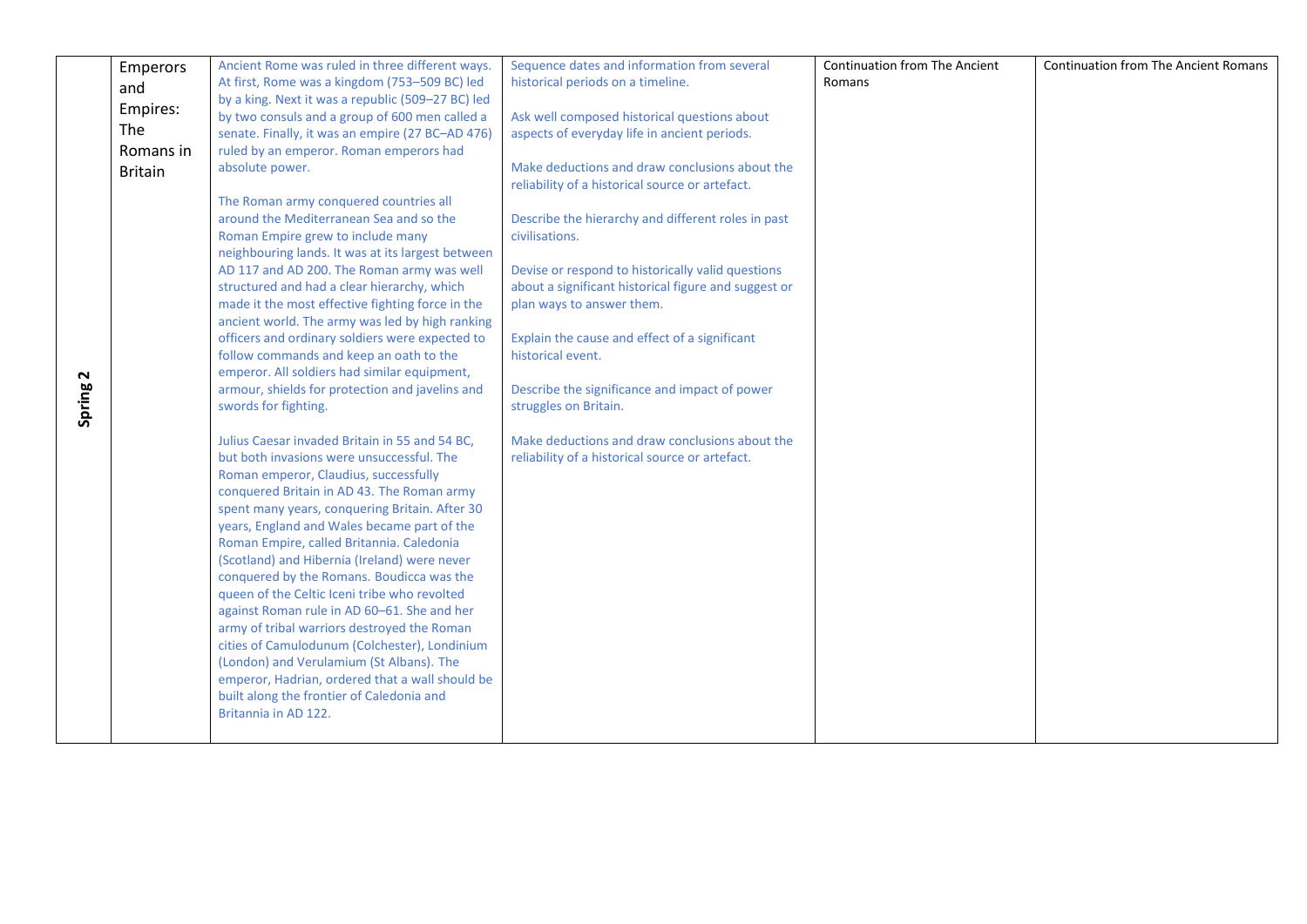|                       | Flow       | People have built settlements next to rivers for                                                          | Locating countries using maps, atlases and globes.                                                          | Develop and extend the skills and  | Coastline in Year 2                   |
|-----------------------|------------|-----------------------------------------------------------------------------------------------------------|-------------------------------------------------------------------------------------------------------------|------------------------------------|---------------------------------------|
|                       |            | thousands of years because rivers can provide all                                                         |                                                                                                             | knowledge learnt in Year 2         | Misty Mountain, Winding River in Year |
|                       |            | the basic needs for life. Rivers provided food and                                                        | Locating rivers using maps.                                                                                 |                                    | 4                                     |
|                       |            | fresh water for drinking and washing. The power of                                                        |                                                                                                             |                                    |                                       |
|                       |            | flowing water was also used by machines, such as                                                          | Namking and locating cities of the United Kindgom.                                                          |                                    |                                       |
|                       |            | waterwheels, to make flour and wood pulp.                                                                 |                                                                                                             |                                    |                                       |
|                       |            | Name parts of a river: Source, Tributary, River<br>channel, Floodplain, Riverbank, Mouth                  | Identifying key topographical features including<br>mountains, coasts and rivers.                           |                                    |                                       |
| H<br>Summer           |            | Know physical features of a river: meander, Oxbow<br>lake, waterfall, V-shaped valley, interlocking spurs | Descfribing and understadning key asepcst of<br>physical geography including rivers and the water<br>cycle. |                                    |                                       |
|                       |            | Water cycle: precipitation, collection, evaporation,<br>condensation                                      | Describing and understanding key aspect of human<br>geography including reasons why settlements             |                                    |                                       |
|                       |            | A floodplain is an area of low-lying, flat ground                                                         | developed next to rivers.                                                                                   |                                    |                                       |
|                       |            | next to a river. If there is a lot of water in the river,                                                 |                                                                                                             |                                    |                                       |
|                       |            | it might spill over the riverbank and flood.                                                              |                                                                                                             |                                    |                                       |
|                       |            | Water can become polluted by waste. Chemicals                                                             |                                                                                                             |                                    |                                       |
|                       |            | that farmers put on fields can get washed off into                                                        |                                                                                                             |                                    |                                       |
|                       |            | rivers. Plastic pollution is also a huge problem                                                          |                                                                                                             |                                    |                                       |
|                       |            | around the world as plastic doesn't degrade.                                                              |                                                                                                             |                                    |                                       |
|                       |            | Pollution can affect aquatic life.                                                                        |                                                                                                             |                                    |                                       |
|                       | Scrumdiddl | Different climate zones allow different foods to                                                          | Identifying sources of food and different nutritional                                                       | Introduce climate zones and the    | Art                                   |
|                       | yumptious  | be produced around the world.                                                                             | values.                                                                                                     | impact they have on their locality | $DT$ - cooking                        |
| $\mathbf{\mathsf{N}}$ |            |                                                                                                           |                                                                                                             | and food produce across the world. | English                               |
|                       |            | Use globes to locate these countries.                                                                     | Identifying key historical figures who have                                                                 |                                    |                                       |
| Summer                |            |                                                                                                           | contributed to the development of food culture in                                                           |                                    |                                       |
|                       |            | Understanding seasonality, and know where                                                                 | the UK.                                                                                                     |                                    |                                       |
|                       |            | and how a variety of ingredients are grown,                                                               |                                                                                                             |                                    |                                       |
|                       |            | reared, caught and processed.                                                                             |                                                                                                             |                                    |                                       |
|                       |            |                                                                                                           |                                                                                                             |                                    |                                       |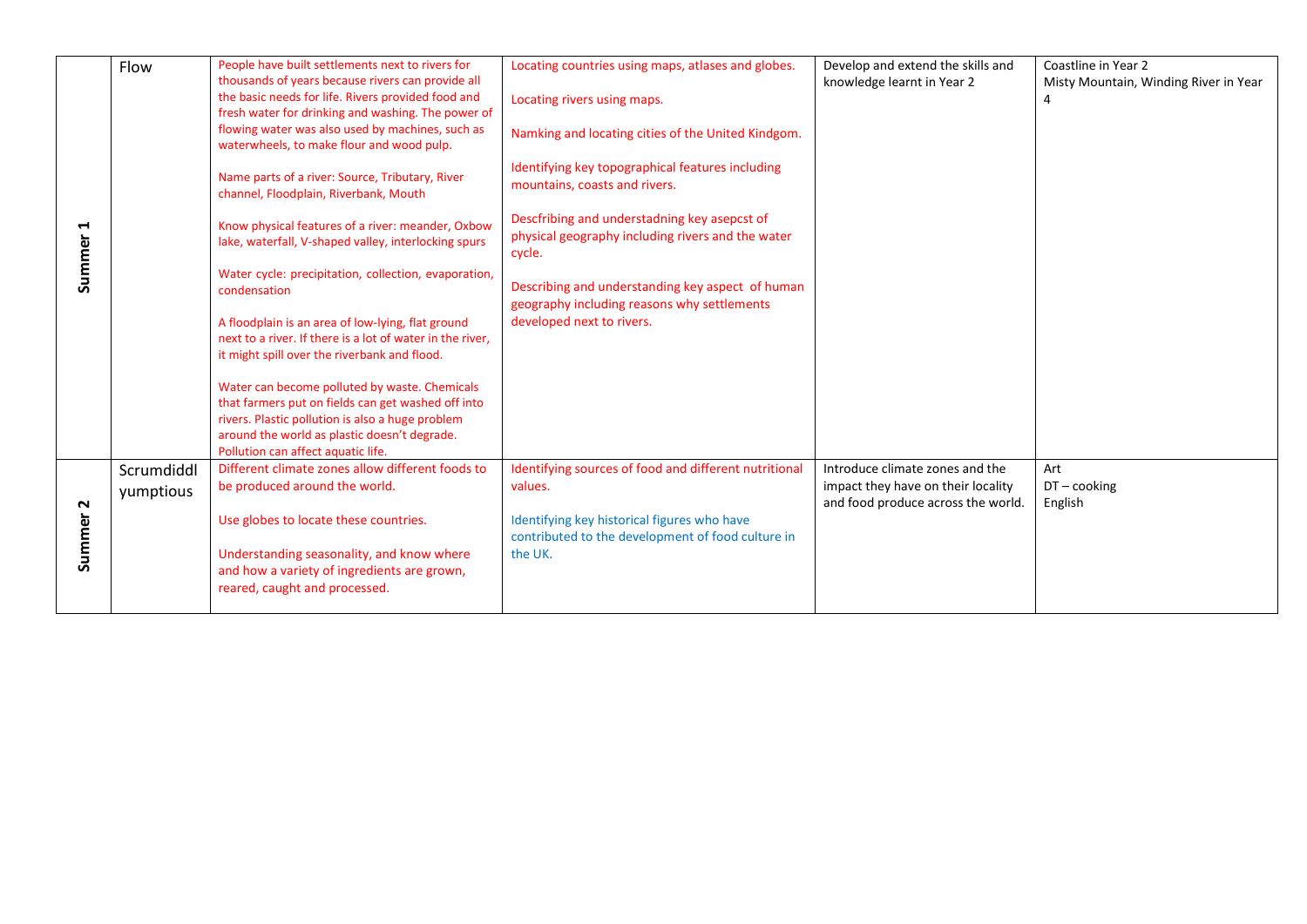| <b>Term</b> | <b>Topic</b>               | Knowledge                                                                                                                                                                                                                                                            | <b>Skills</b>                                                                                                                                                                                                     | <b>Why</b>                                                                                     | Links to future topics/ other        |
|-------------|----------------------------|----------------------------------------------------------------------------------------------------------------------------------------------------------------------------------------------------------------------------------------------------------------------|-------------------------------------------------------------------------------------------------------------------------------------------------------------------------------------------------------------------|------------------------------------------------------------------------------------------------|--------------------------------------|
|             |                            |                                                                                                                                                                                                                                                                      |                                                                                                                                                                                                                   |                                                                                                | subjects                             |
|             | Road Trip<br><b>USA</b>    | To know where the continents are on a world<br>map. Locate North America.                                                                                                                                                                                            | Read a variety of maps to gain information<br>about a location.                                                                                                                                                   | Study a different country and<br>extend their knowledge and<br>understanding to North America. | English - The Indian in the Cupboard |
|             |                            | To know that different parts of America have<br>different climates and landscapes.                                                                                                                                                                                   | Use ariel maps, such as Google Earth, to<br>explore locations.                                                                                                                                                    | Develop and extend the skills they<br>learn when learning about the                            |                                      |
| Н<br>Autumn |                            | To know some key landmarks in the USA such as<br>the Statue of liberty, Hoover Dam and the<br>Golden Gate Bridge.<br>To research a famous person from America.                                                                                                       | Ask questions about geographical and<br>historical sources.<br>Understand that some sources are primary and<br>others are secondary and know which is which.                                                      | United Kingdom to a different<br>country. Draw comparisons<br>between them.                    |                                      |
|             |                            | To know some of the key geographical features<br>of a chosen state in America.<br>To know who the Iroquois people are and how                                                                                                                                        | Compare and contrast a place in America with<br>Girton.<br>Draw conclusions from our research.                                                                                                                    |                                                                                                |                                      |
|             |                            | they lived.                                                                                                                                                                                                                                                          |                                                                                                                                                                                                                   |                                                                                                |                                      |
|             | Gods and<br><b>Mortals</b> | Know a range of achievements made by the<br><b>Ancient Greeks.</b>                                                                                                                                                                                                   | Identify key points in a text when researching.                                                                                                                                                                   | Historical area not related to the<br>history of the UK.                                       | English - myths and legends          |
| N<br>Autumn |                            | Know about Mount Olympus and a range of<br>different Gods.<br>Understand what life was like in Ancient Greece.<br><b>Consider how Ancient Greeks belief in Gods</b><br>affected how they lived.<br>Know some famous myths and legends from<br><b>Ancient Greece.</b> | Create a timeline.<br>Choose appropriate methods for presenting<br>historical information.<br>Use a variety of resources to answer questions.<br>Use maps and atlases to locate Greece and the<br>features of it. |                                                                                                |                                      |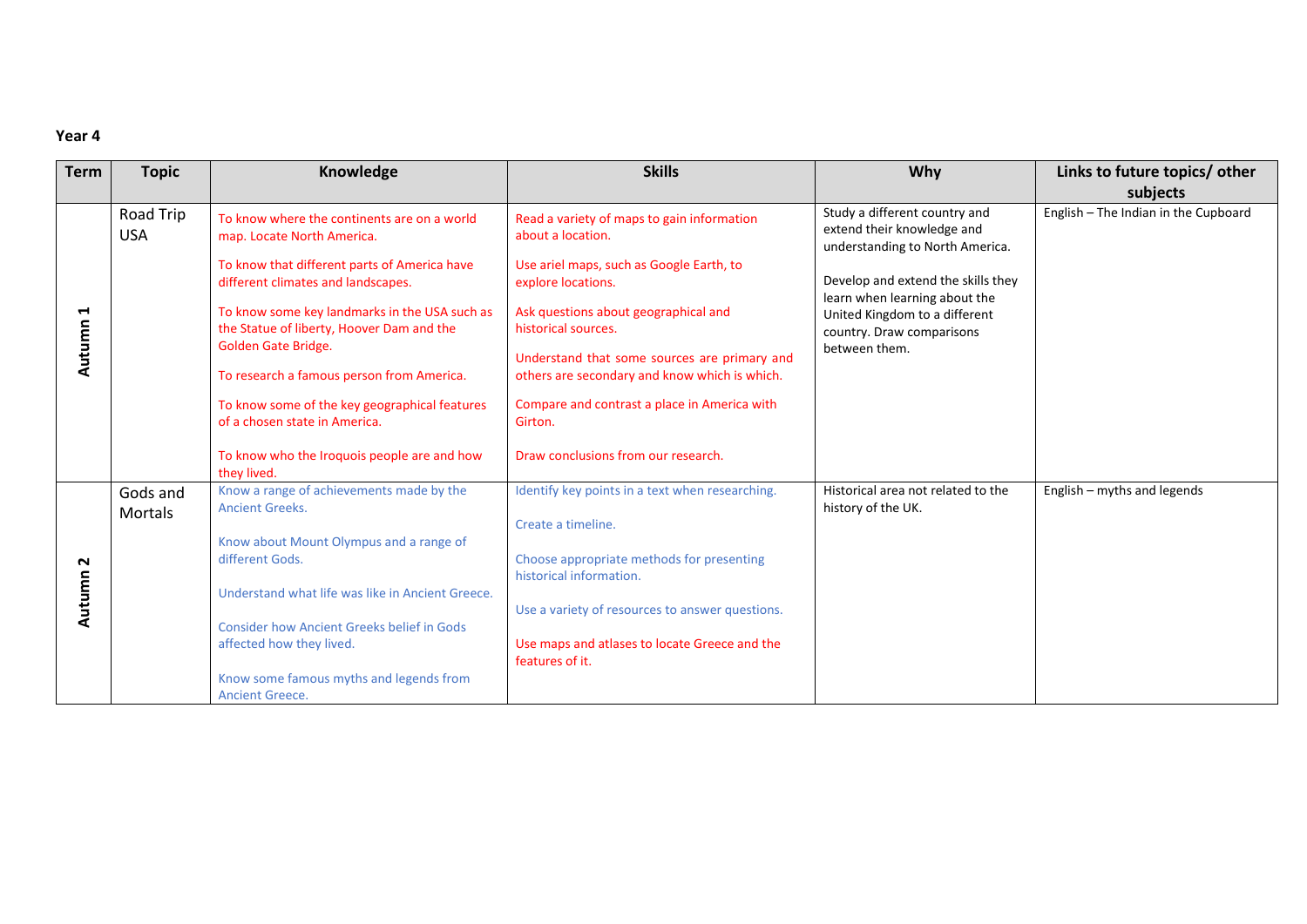| Spring      | Misty<br>Mountain,<br>Winding<br>River | To know how different types of mountains are<br>formed.<br>To know key features of mountains e.g. peak,<br>outcrop, summit, plateau, snow line, and tree<br>line.<br>To understand how rivers are formed.<br>To know some features of rivers, including ox<br>bow lakes.<br>To understand the water cycle.                                                                                                                                                                                                                                                                                                                                                                                                                                                                                       | Use maps and atlases to locate mountain ranges<br>and rivers.<br>Use maps to find out how high mountains are.<br>Use digitial resources to investigate mountains and<br>rivers.<br>Use grid references on map to find river sources.<br>Use contour lines.                                                                                                                                                       | Develop their knowledge of<br>physical geography to mountains<br>and rivers, which children tend to<br>be familiar with. | Extend their knowledge from Flow in<br>Year 3.<br>English |
|-------------|----------------------------------------|--------------------------------------------------------------------------------------------------------------------------------------------------------------------------------------------------------------------------------------------------------------------------------------------------------------------------------------------------------------------------------------------------------------------------------------------------------------------------------------------------------------------------------------------------------------------------------------------------------------------------------------------------------------------------------------------------------------------------------------------------------------------------------------------------|------------------------------------------------------------------------------------------------------------------------------------------------------------------------------------------------------------------------------------------------------------------------------------------------------------------------------------------------------------------------------------------------------------------|--------------------------------------------------------------------------------------------------------------------------|-----------------------------------------------------------|
| 4<br>Summer | <b>Traders</b><br>and Raiders          | The Vikings came from the modern Scandinavian<br>countries of Denmark, Norway and Sweden.<br>They raided and pillaged expensive items to<br>trade.<br>The Vikings wanted to claim land, starting in<br>Scotland and heading South. By AD 878 they had<br>settled permanently in Britain.<br>Anglo Saxon kings ruled their own Kingdoms but<br>they were overrun by the Vikings.<br>King Alfred the Great was the best known Anglo<br>Saxon King and the first to defeat the Vikings in<br>Battle.<br>AD 1042- Edward the Confessor became King.<br>AD 1066- Harold II killed the invading Harald of<br>Norway at the Battle of Stamford Bridge.<br>William the Conqueror fought Harold to become<br>King at the Battle of Hastings.<br>This brought an end to the Viking and Anglo<br>Saxon age. | To explore what Britain was like before the first<br>Viking invasions.<br>To find out about the Viking Invasion of Britain<br>Find out about the Viking settlement of Britain and<br>how this affected the Anglos-Saxons<br>To find out why King Alfred was dubbed 'Alfred the<br>Great'<br>To explore what life was like for Vikings in Britain<br>To find out how and when England became a<br>unified country | Following on from the historical<br>timeline after the Romans in Year<br>3.                                              | Romans in Year 3<br>English                               |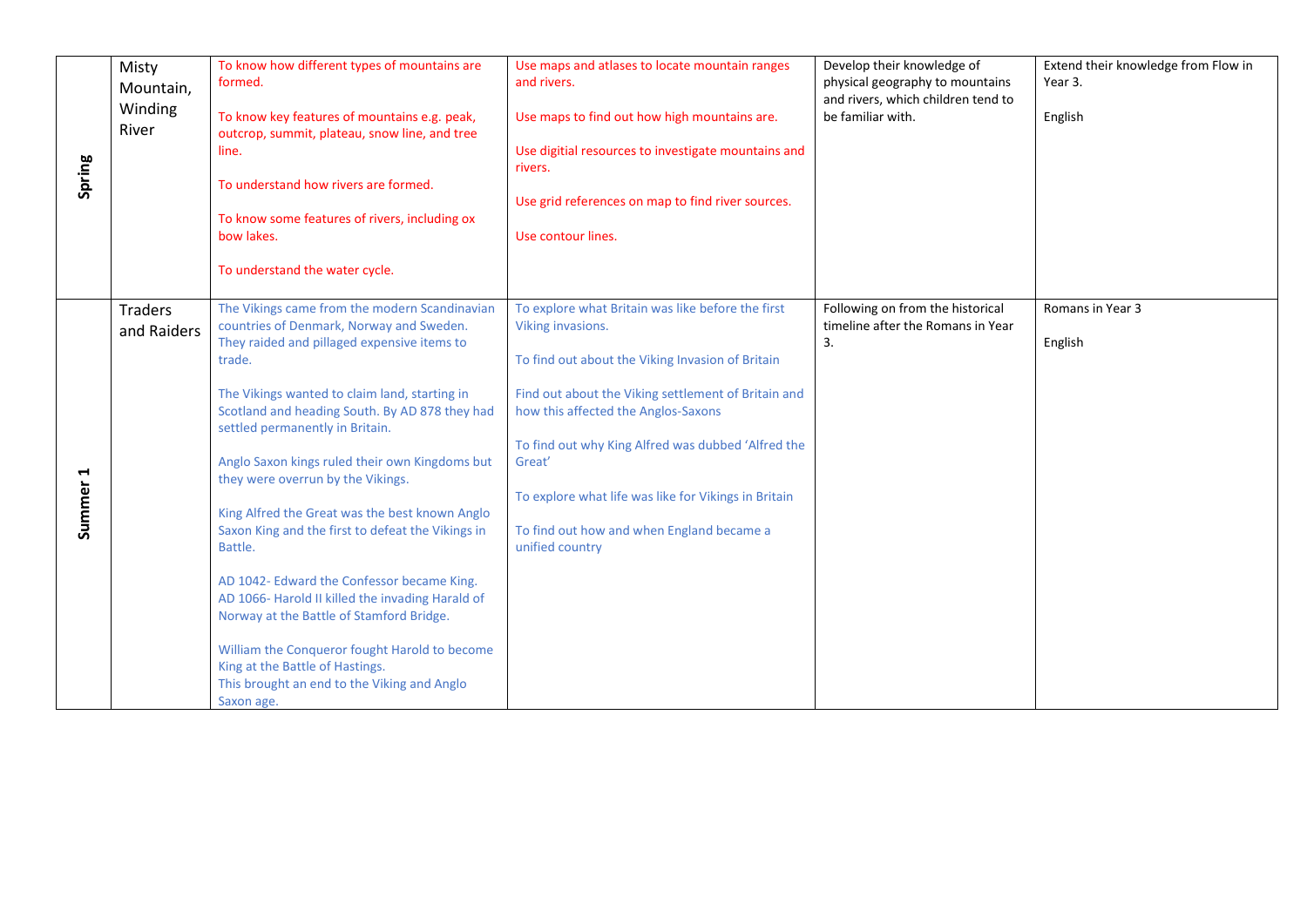|             | <b>Blue Abyss</b> | The names and locations of the 5 oceans,                                                                                                                                                                                                                                                                                                                          | Locate oceans and seas on a world map.                                                                                                | Follows on from rivers in Misty | Maths - directional language<br>Science |
|-------------|-------------------|-------------------------------------------------------------------------------------------------------------------------------------------------------------------------------------------------------------------------------------------------------------------------------------------------------------------------------------------------------------------|---------------------------------------------------------------------------------------------------------------------------------------|---------------------------------|-----------------------------------------|
| N<br>Summer |                   | Atlantic, Pacific, Indian, Artic, Southern.<br>That oceans have 5 layers where different types<br>of sea life can be found, sunlight, twilight,<br>midnight zones, abyss and trenches.<br>Know some food chains that exist in the ocean<br>habitat.<br>Know about the work of ocean explorer Jacques<br>Cousteau.<br>Know how oceans are explored and how this is | Ask and answer questions about oceans.<br>Gather and present information learnt.<br>Draw simple conclusions about life under the sea. | Mountain, Winding River.        | English                                 |
|             |                   | recorded.                                                                                                                                                                                                                                                                                                                                                         |                                                                                                                                       |                                 |                                         |
|             |                   | Know that the highest mountains in the world lie<br>on the bottom of the sea.                                                                                                                                                                                                                                                                                     |                                                                                                                                       |                                 |                                         |
|             |                   |                                                                                                                                                                                                                                                                                                                                                                   |                                                                                                                                       |                                 |                                         |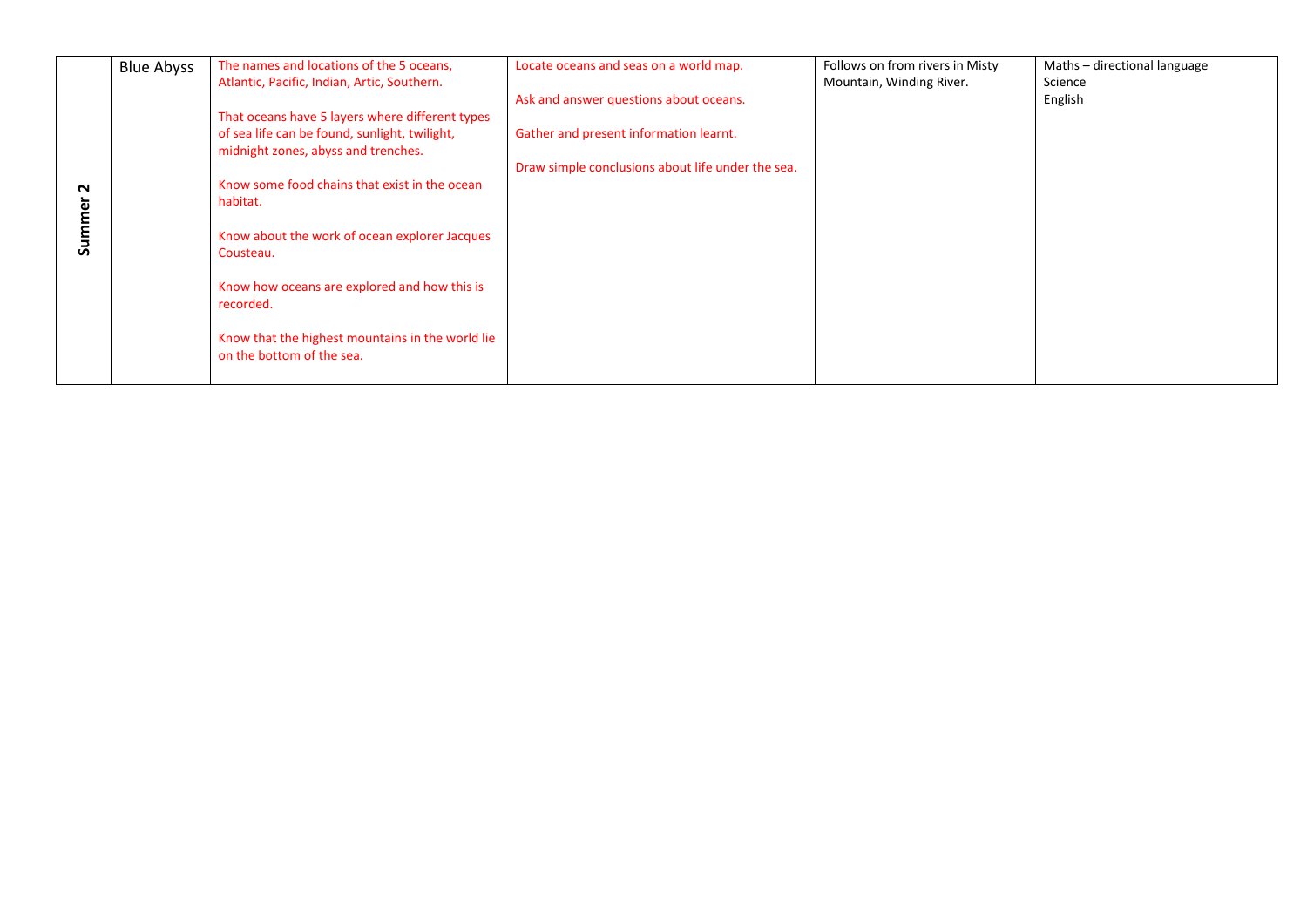| <b>Term</b> | <b>Topic</b> | Knowledge                                                                                                                                                                                                                                                                                                                                                                                                                                                                                                                                                                                                                                                                                                                                                                                                                                                                                                                                                                | <b>Skills</b>                                                                                                                                                                                                                                                                                                                                                                                                                                                                                                                                                                                                                                                                                                                                                                                                                                       | Why                                                                 | Links to future topics/ other |
|-------------|--------------|--------------------------------------------------------------------------------------------------------------------------------------------------------------------------------------------------------------------------------------------------------------------------------------------------------------------------------------------------------------------------------------------------------------------------------------------------------------------------------------------------------------------------------------------------------------------------------------------------------------------------------------------------------------------------------------------------------------------------------------------------------------------------------------------------------------------------------------------------------------------------------------------------------------------------------------------------------------------------|-----------------------------------------------------------------------------------------------------------------------------------------------------------------------------------------------------------------------------------------------------------------------------------------------------------------------------------------------------------------------------------------------------------------------------------------------------------------------------------------------------------------------------------------------------------------------------------------------------------------------------------------------------------------------------------------------------------------------------------------------------------------------------------------------------------------------------------------------------|---------------------------------------------------------------------|-------------------------------|
|             |              |                                                                                                                                                                                                                                                                                                                                                                                                                                                                                                                                                                                                                                                                                                                                                                                                                                                                                                                                                                          |                                                                                                                                                                                                                                                                                                                                                                                                                                                                                                                                                                                                                                                                                                                                                                                                                                                     |                                                                     | subjects                      |
| Autumn      | WW1          | The names, locations, flags and capital cities<br>of the countries of Europe<br>The events that led up to and caused WW1,<br>including the assassination of Archduke Franz<br><b>Ferdinand of Austria</b><br>The alliances between different countries and<br>their reasons for fighting, including the Triple<br>Alliance (which then became the Central<br>Powers) and the Triple Entente<br>what life was like in the trenches and on the<br>frontline<br>How British and German trenches differed<br>the names, dates and key details of important<br>battles<br>The use of new weapons and vehicles and the<br>impact of these<br>The way that men were recruited and<br>conscripted, including the use of propaganda<br>and understanding the term Conscientious<br><b>Objectors</b><br>The role of women, children, animals and<br>men on the home front<br>The role of local heroes (and those in your<br>family) and the sacrifices they made during<br>the war | Know and use relevant dates and terms<br>Place current study on a timeline in relation to other<br>studies<br>Examine the causes and results of great events and the<br>impact of these on people<br>Make comparisons between history and the present<br>day<br>Recognise the differences in different people's beliefs,<br>experiences and behaviour through a period of history<br>Identify primary and secondary sources<br>Make comparisons between different versions of<br>events from different sources and analyse the reliability<br>of these sources<br>Bring knowledge from several sources together into a<br>fluent account of history<br>Plan and carry out a historical investigation<br>Locate the world's countries and major cities, using<br>maps to focus on Europe, concentrating on key physical<br>and human characteristics | Following on from the historical<br>timeline from Year 3 and Year 4 | English<br>Art                |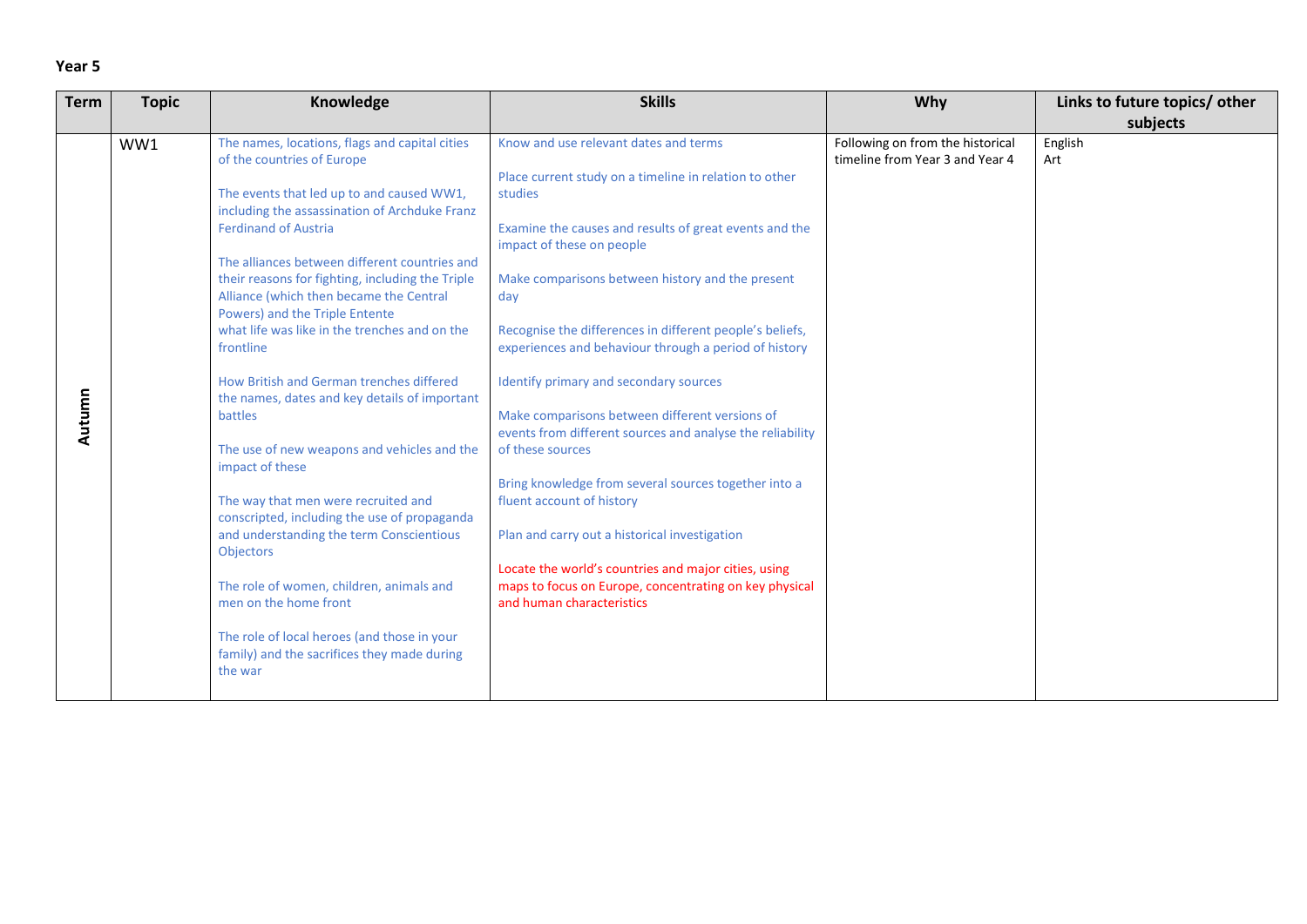|                       | The     | Understand how changes in UK history have     | Place current study on a time line                     | Following on from the historical | English |
|-----------------------|---------|-----------------------------------------------|--------------------------------------------------------|----------------------------------|---------|
|                       | Normans | shaped our country today                      |                                                        | timeline from Year 3 and Year 4  | Art     |
|                       |         |                                               | Know and sequence key events                           |                                  |         |
|                       |         | Build a clear understanding of the chronology |                                                        |                                  |         |
|                       |         | of our country's history                      | Relate current studies to previous studies             |                                  |         |
|                       |         |                                               |                                                        |                                  |         |
|                       |         |                                               |                                                        |                                  |         |
|                       |         | Understand what life was like for the         | Make comparisons between different times in history    |                                  |         |
|                       |         | Normans and how this compares to modern       |                                                        |                                  |         |
|                       |         | day life and other time periods               | Examine the causes and results of great events and     |                                  |         |
|                       |         |                                               | their impacts on people                                |                                  |         |
|                       |         | <b>Topics covered:</b>                        |                                                        |                                  |         |
|                       |         | Who were the Normans?                         | Compare an aspect of life with the same aspect in      |                                  |         |
|                       |         | When did the Normans come to England?         | another period                                         |                                  |         |
|                       |         |                                               |                                                        |                                  |         |
|                       |         | The Battle of Hastings                        |                                                        |                                  |         |
|                       |         | The fight for the throne                      | Compare accounts of events from different sources      |                                  |         |
| $\blacktriangleright$ |         | Who was Harold Godwinson?                     |                                                        |                                  |         |
|                       |         | What was life like for the Normans?           | Select relevant sections of information                |                                  |         |
|                       |         | How was this different to today and other     |                                                        |                                  |         |
| Spring                |         | time periods?                                 | Use appropriate dates and times                        |                                  |         |
|                       |         | Archery                                       |                                                        |                                  |         |
|                       |         | Motte and Bailey castles                      |                                                        |                                  |         |
|                       |         | The Bayeux Tapestry                           | Name and locate the counties and cities of the UK      |                                  |         |
|                       |         |                                               | Identify human and physical characteristics, key       |                                  |         |
|                       |         |                                               | topographical features (e.g. hills, mountains, rivers, |                                  |         |
|                       |         | Understand the country we live in and how it  | coasts) and land-use patterns                          |                                  |         |
|                       |         | has changed / stayed the same through time    |                                                        |                                  |         |
|                       |         |                                               | Understand how some phyiscal aspects have changed      |                                  |         |
|                       |         | <b>Topics covered:</b>                        | over time                                              |                                  |         |
|                       |         | The major counties and cities of the UK       |                                                        |                                  |         |
|                       |         |                                               |                                                        |                                  |         |
|                       |         | How the Normans shaped our country            | Understand similarities and differences between the UK |                                  |         |
|                       |         | The key physical features of the UK           | and other parts of the world                           |                                  |         |
|                       |         | The different types of settlements and land-  |                                                        |                                  |         |
|                       |         | use in the UK in Norman times                 | Human Geography: understand settlements, land use      |                                  |         |
|                       |         |                                               | trade links and the distribution of natural resources  |                                  |         |
|                       |         |                                               |                                                        |                                  |         |
|                       |         |                                               |                                                        |                                  |         |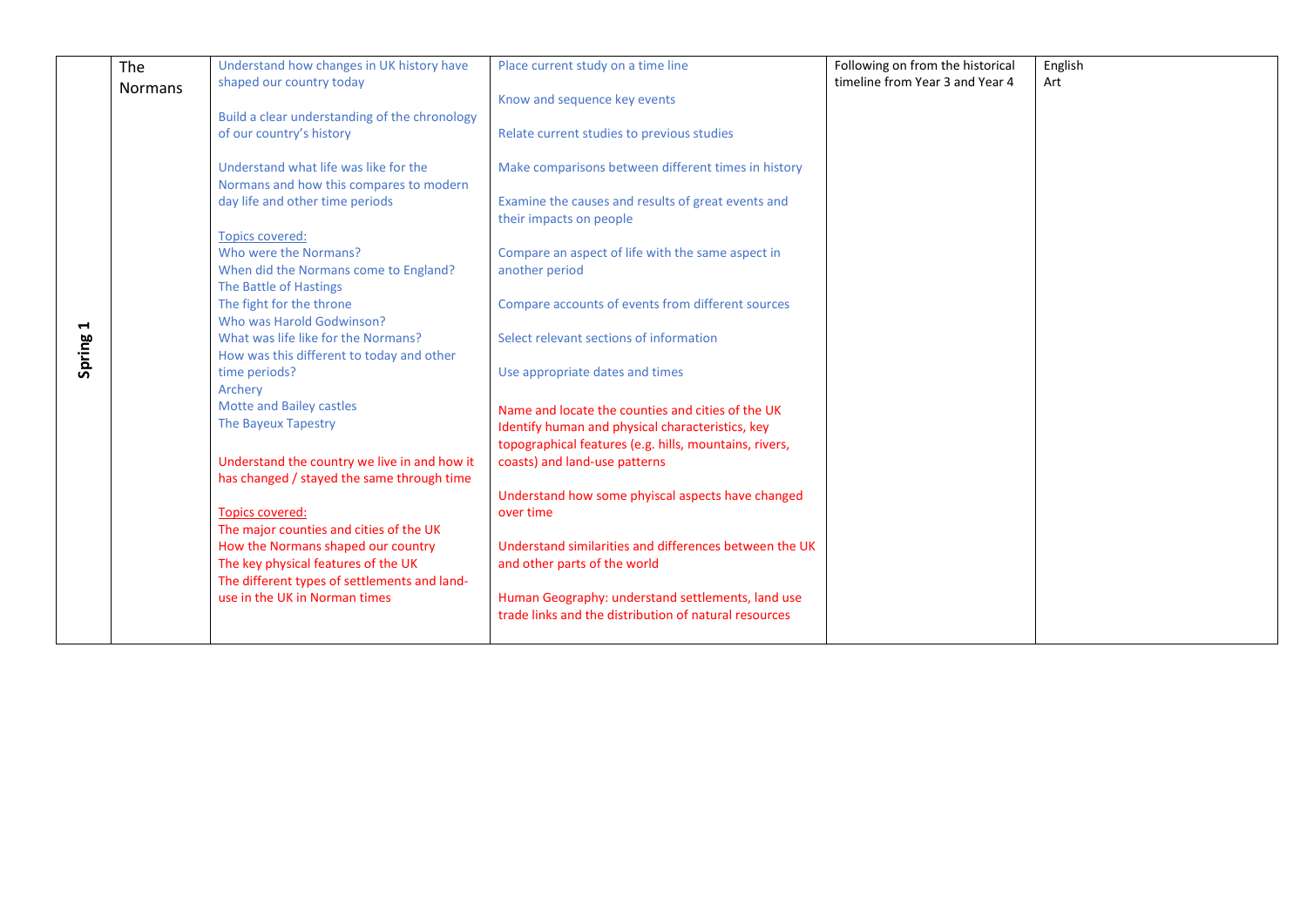|        | Ancient   | Who were the Ancient Egyptians?                            | Compare British history with other parts of the world    | A historical area not linked to the | English |
|--------|-----------|------------------------------------------------------------|----------------------------------------------------------|-------------------------------------|---------|
|        |           | How do we know about them?                                 | Understand what life was like in Ancient Egypt           | history of the UK                   | Art     |
|        | Egyptians | What was life like in Ancient Egypt?                       | Consider the impact of the Egyptians on the wider        | Make comparisons with Ancient       | Science |
|        |           | Why was farming important                                  | world                                                    | Greece                              |         |
|        |           | What was mummification?                                    | Make comparisons between different times in history      |                                     |         |
|        |           | Why did the Egyptians do this?                             | Study different aspects of life of different people      |                                     |         |
|        |           | Who was Tutankhamun?                                       | Compare life in early and late times studied             |                                     |         |
|        |           | What were hieroglyphs?                                     | Study an ancient civilisation in detail                  |                                     |         |
|        |           | What was the Rosetta Stone?                                | Confident use of the library and e-learning for research |                                     |         |
|        |           | What role did religion play in the lives of the            | Record and communicate knowledge in different ways       |                                     |         |
| $\sim$ |           | Egyptians?                                                 |                                                          |                                     |         |
| Spring |           | What do we know about Egyptian Gods?                       | Explore how Ancient Egypt is different to today and the  |                                     |         |
|        |           | Which was the most significant of the                      | geography around us                                      |                                     |         |
|        |           | Egyptian achievements?                                     | Human geography (ancient vs. Modern cities)              |                                     |         |
|        |           | What happened to the Ancient Egyptians?                    | Compare land use and climate between a European          |                                     |         |
|        |           | What remains of the Ancient Egyptians?                     | and non-European place                                   |                                     |         |
|        |           |                                                            |                                                          |                                     |         |
|        |           | Know where Egypt is<br>What other countries are in Africa? |                                                          |                                     |         |
|        |           | How do Africa and Europe differ?                           |                                                          |                                     |         |
|        |           |                                                            |                                                          |                                     |         |
|        |           | How does the River Nile help people survive                |                                                          |                                     |         |
|        |           | in Egypt?                                                  |                                                          |                                     |         |
|        |           |                                                            |                                                          |                                     |         |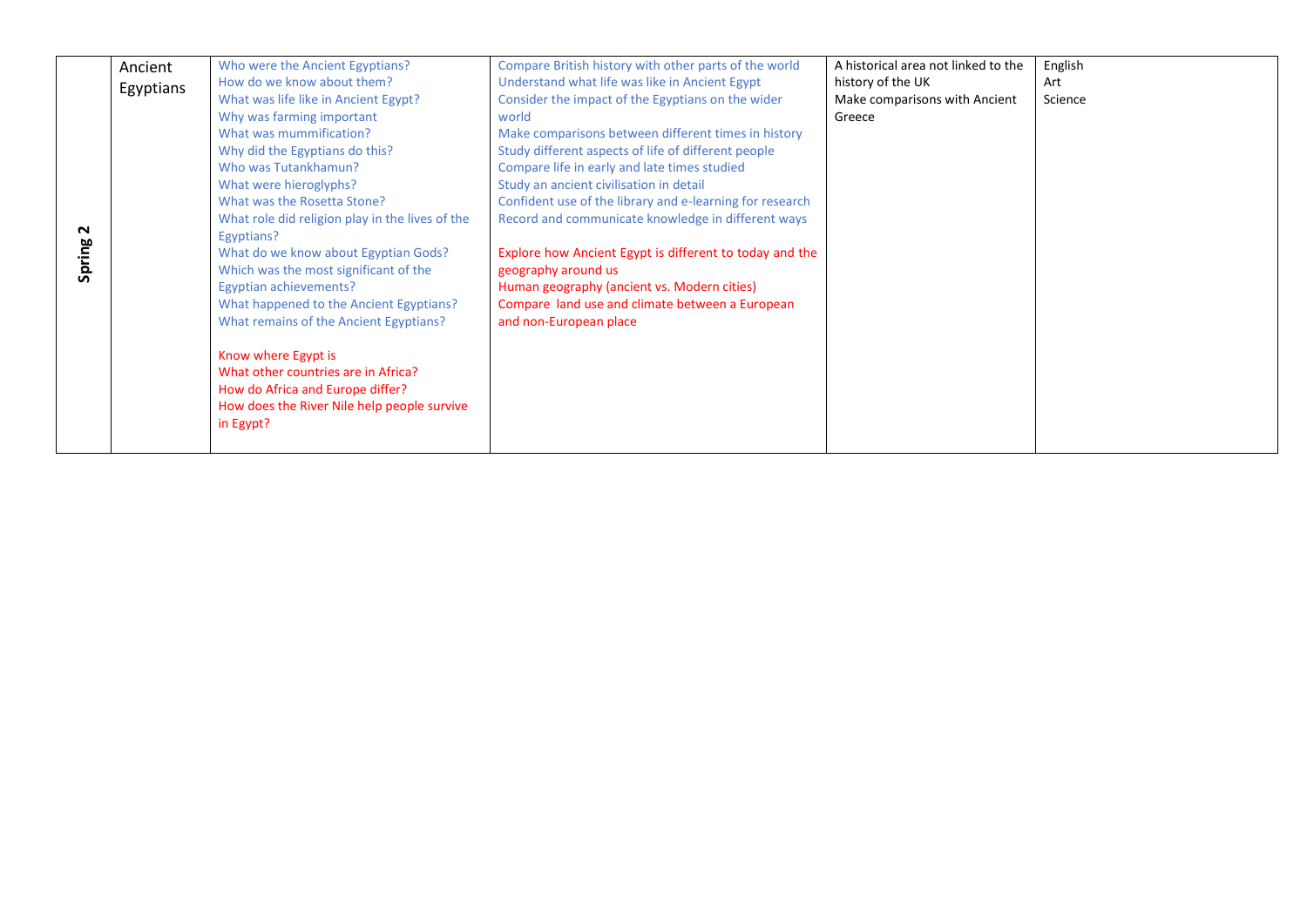|        | We are           | <b>Polar Exploration</b>                      | Develop a chronologically secure knowledge and           | Develop and extend their      | English   |
|--------|------------------|-----------------------------------------------|----------------------------------------------------------|-------------------------------|-----------|
|        | <b>Explorers</b> | Shackleton's expedition and its importance    | understanding of British, local and world history        | physical and human geography  | Science   |
|        |                  | <b>Scott vs Amundsen:</b>                     |                                                          | knowledge to other countries. | Art       |
|        |                  | The race to the South Pole                    | Note connections, trends and contrasts over time         |                               | <b>DT</b> |
|        |                  | Who was the better explorer?                  |                                                          |                               |           |
|        |                  | What makes a good explorer and why?           | Understand how our knowledge of the past is              |                               |           |
|        |                  |                                               | constructed from a range of sources                      |                               |           |
|        |                  | <b>Studying great explorers through time</b>  |                                                          |                               |           |
|        |                  | Who were they and where/what did they         | Conduct a study over time tracing how several aspects    |                               |           |
|        |                  | explore?                                      | of national history are reflected in the locality        |                               |           |
|        |                  | Why is exploration important?                 |                                                          |                               |           |
|        |                  | How has exploration changed over time?        | Locate the world's countries, focusing on                |                               |           |
|        |                  | What have these people taught us about our    | environmental regions, key physical and human            |                               |           |
|        |                  | world and how it's changing?                  | characteristics, and major cities of the world           |                               |           |
|        |                  | Space exploration and the future              |                                                          |                               |           |
|        |                  |                                               | Use maps, atlases, globes and digital mapping to locate  |                               |           |
|        |                  | <b>The Polar Regions</b>                      | countries and describe features                          |                               |           |
|        |                  | The Arctic vs the Antarctic: similarities and |                                                          |                               |           |
|        |                  | differences                                   | Identify the position and significance of latitude and   |                               |           |
| Summer |                  | The importance of these places                | longitude, The Equator, Northern Hemisphere,             |                               |           |
|        |                  | The impact of global warming                  | Southern Hemisphere, Tropic of Cancer, Tropic of         |                               |           |
|        |                  |                                               | Capricorn, the Arctic and Antarctic Circle and the Prime |                               |           |
|        |                  | <b>Exploring the world beyond Europe</b>      | Meridian                                                 |                               |           |
|        |                  | Understanding the significance of The Equator |                                                          |                               |           |
|        |                  | Identifying lines of Longitude and Latitude   | Explore time zones and Greenwich Mean Time               |                               |           |
|        |                  | Identifying the Tropics of Cancer and         |                                                          |                               |           |
|        |                  | Capricorn                                     | Use the eight points of a compass, four and six figure   |                               |           |
|        |                  | Identifying the Prime Meridian and            | grid references, symbols and keys to explore the local   |                               |           |
|        |                  | understanding how time zones work,            | area, The United Kingdom and the wider world             |                               |           |
|        |                  | including Greenwich Mean Time                 |                                                          |                               |           |
|        |                  | <b>Comparing the Northern and Southern</b>    | Use fieldwork to observe, measure, record and present    |                               |           |
|        |                  | hemispheres                                   | the human and physical features of the local area using  |                               |           |
|        |                  | How does our part of the world compare with   | a range of methods, including sketch maps, plans,        |                               |           |
|        |                  | others?                                       | graphs and digital technologies                          |                               |           |
|        |                  | <b>Exploring the local area</b>               |                                                          |                               |           |
|        |                  | Getting hands on with fieldwork, maps,        |                                                          |                               |           |
|        |                  | atlases, compasses and grid-references        |                                                          |                               |           |
|        |                  | Understanding the difference between          |                                                          |                               |           |
|        |                  | human and physical features in our local area |                                                          |                               |           |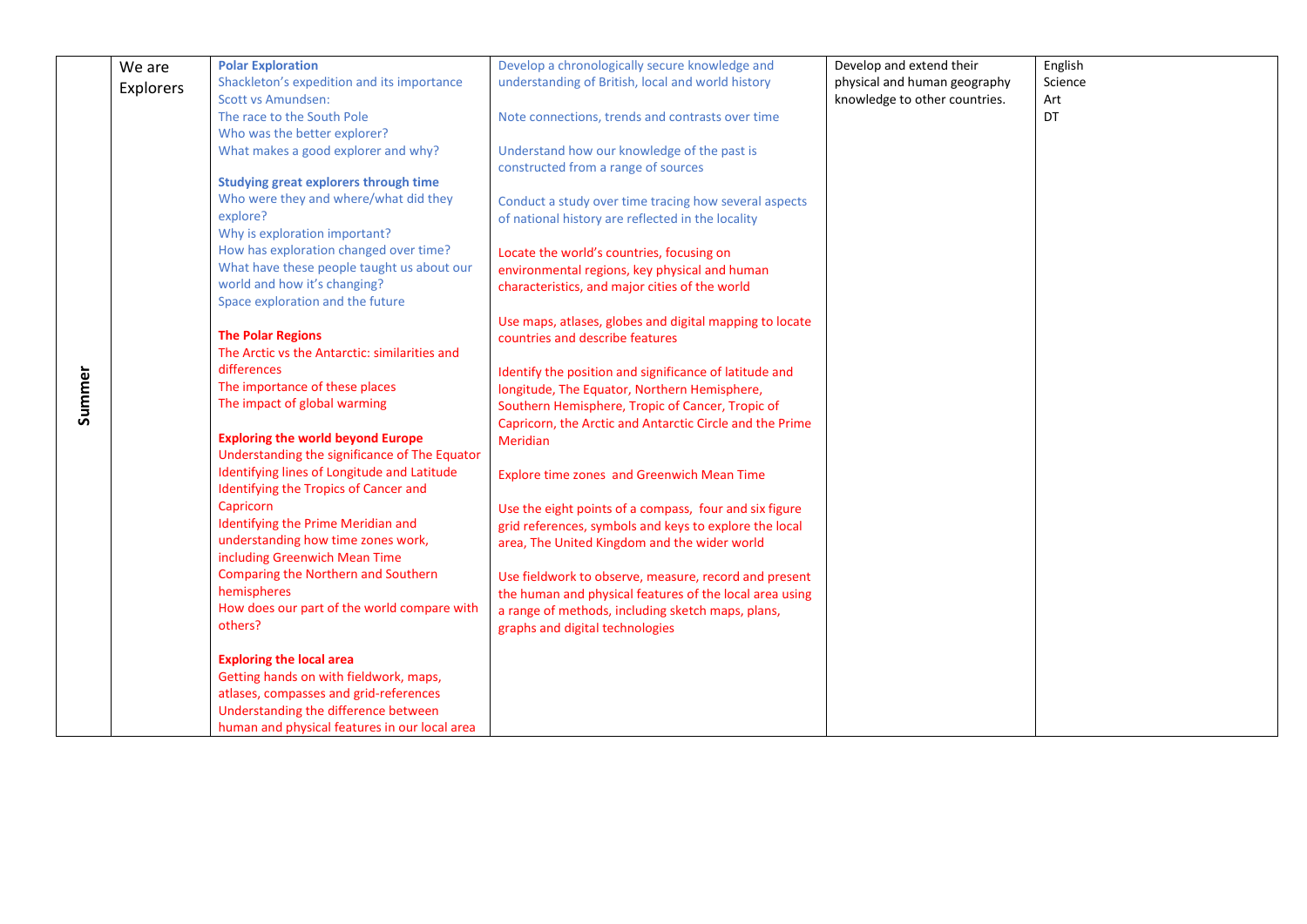| <b>Term</b> | <b>Topic</b> | Knowledge                                    | <b>Skills</b>                                                                     | Why                              | Links to future topics/ other |
|-------------|--------------|----------------------------------------------|-----------------------------------------------------------------------------------|----------------------------------|-------------------------------|
|             |              |                                              |                                                                                   |                                  | subjects                      |
|             | WWII         | The impact of WW1 on the outbreak of WW2     | Know and use relevant dates and terms                                             | Following on from the historical | English                       |
|             |              |                                              |                                                                                   | timeline from Year 3, 5 and 5    | Art                           |
|             |              | The rise of Antisemitism in Nazi Germany     | Place current study on a timeline in relation to other<br>studies                 |                                  |                               |
|             |              | What life was like on the home front         |                                                                                   |                                  |                               |
|             |              |                                              | Examine the causes and results of great events and the                            |                                  |                               |
|             |              | Key events in Britain's involvement in WW2,  | impacts of these on people                                                        |                                  |                               |
|             |              | including the Evacuation of Dunkirk and the  |                                                                                   |                                  |                               |
|             |              | <b>Battle of Britain</b>                     | Make comparisons between history and the present                                  |                                  |                               |
|             |              |                                              | day                                                                               |                                  |                               |
|             |              | The roles of women in WW2, at home and       |                                                                                   |                                  |                               |
|             |              | abroad - the names, dates and details of key | Recognise the differences in different people's beliefs,                          |                                  |                               |
|             |              | events and battles                           | experiences and behaviour through a period of history                             |                                  |                               |
| Autumn      |              | The role of propaganda in WW2                | Identify primary and secondary sources                                            |                                  |                               |
|             |              | The use of new weapons and their impact      | Make comparisons between different versions of                                    |                                  |                               |
|             |              |                                              | events from different sources and analyse the reliability                         |                                  |                               |
|             |              | The beginnings of the Cold War               | of these sources                                                                  |                                  |                               |
|             |              | The roles of our ancestors during the war    | Bring knowledge from several sources together into a<br>fluent account of history |                                  |                               |
|             |              |                                              |                                                                                   |                                  |                               |
|             |              |                                              | Plan and carry out a historical investigation                                     |                                  |                               |
|             |              |                                              | Locate the world's countries and major cities, using                              |                                  |                               |
|             |              |                                              | maps to focus on Europe, concentrating on key physical                            |                                  |                               |
|             |              |                                              | and human characteristics                                                         |                                  |                               |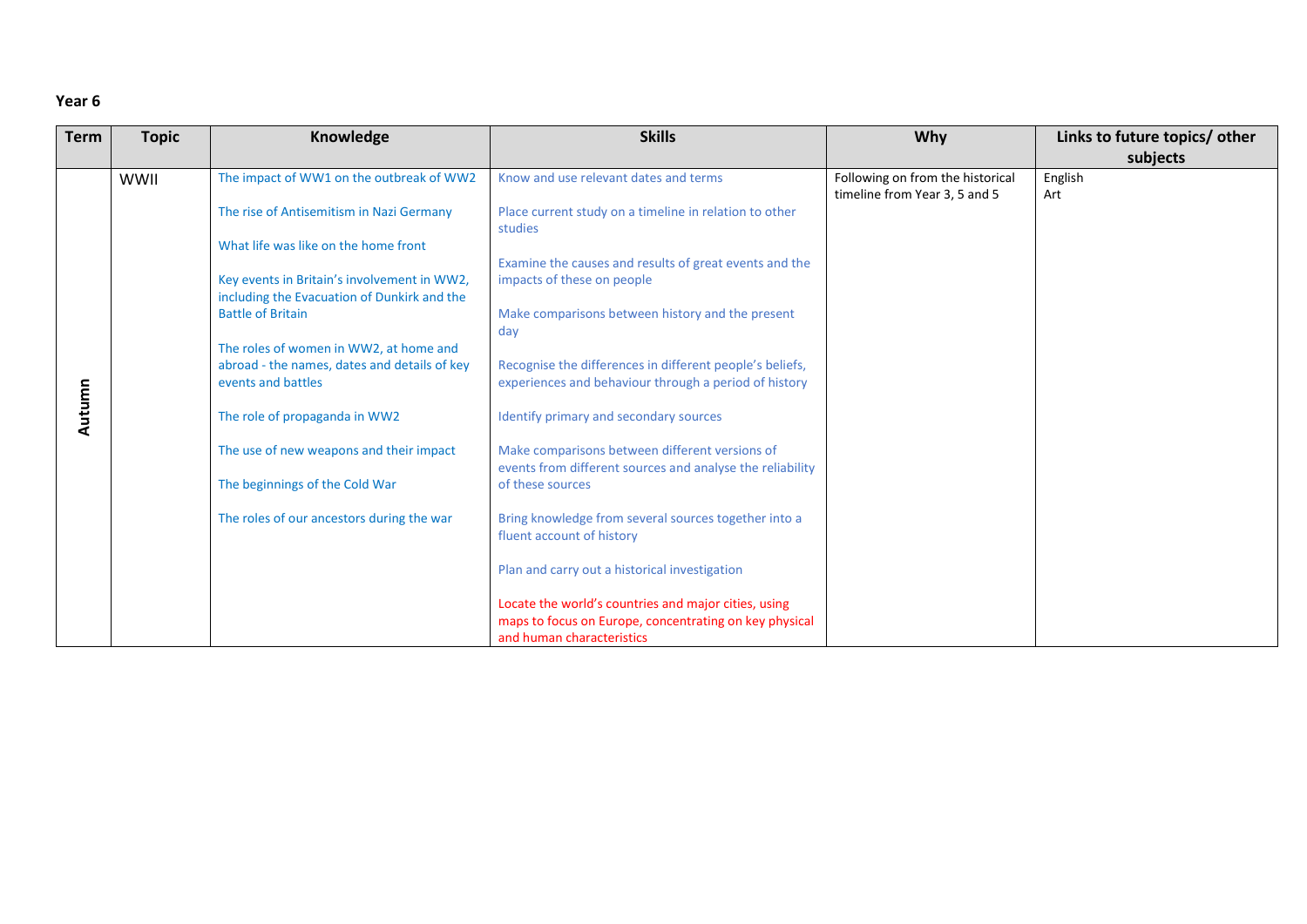|        | The<br>Mayans<br>and<br>Southern<br><b>Civilisations</b> | Say where the ancient Maya people lived,<br>naming some major features and cities in<br>them.<br>Know some of the main Maya Gods and what<br>they represented.                                                                                                                                                                                                                                                                                                                              | Gain and deploy a historically grounded understanding<br>of abstract terms such as 'empire', 'civilisation',<br>'parliament' and 'peasantry'<br>Understand historical concepts such as continuity and<br>change, cause and consequence, similarity, difference                                                                                                                                                   | A historical area not linked to the<br>history of the UK<br>Make comparisons with Ancient<br>Greece and Egyptians | English<br>Art<br>Science |
|--------|----------------------------------------------------------|---------------------------------------------------------------------------------------------------------------------------------------------------------------------------------------------------------------------------------------------------------------------------------------------------------------------------------------------------------------------------------------------------------------------------------------------------------------------------------------------|------------------------------------------------------------------------------------------------------------------------------------------------------------------------------------------------------------------------------------------------------------------------------------------------------------------------------------------------------------------------------------------------------------------|-------------------------------------------------------------------------------------------------------------------|---------------------------|
| Spring |                                                          | Explain different ritual elements of the<br>ancient Maya religion and describe some of<br>the main gods in greater detail.<br>Read and write some Maya numbers,<br>explaining what syllabograms and logograms<br>are.<br>Research and provide some of their own ideas<br>about the significance of corn and chocolate.<br>An understanding of ancient Maya culture<br>and history by composing their own<br>historically valid accounts about different<br>aspects of the Maya civilisation | and significance, and use them to make connections,<br>draw contrasts, analyse trends, frame historically-valid<br>questions and create their own structured accounts,<br>including written narratives and analyses<br>Develop contextual knowledge of the location of<br>globally significant places<br>Understand the processes that give rise to key physical<br>and human geographical features of the world |                                                                                                                   |                           |